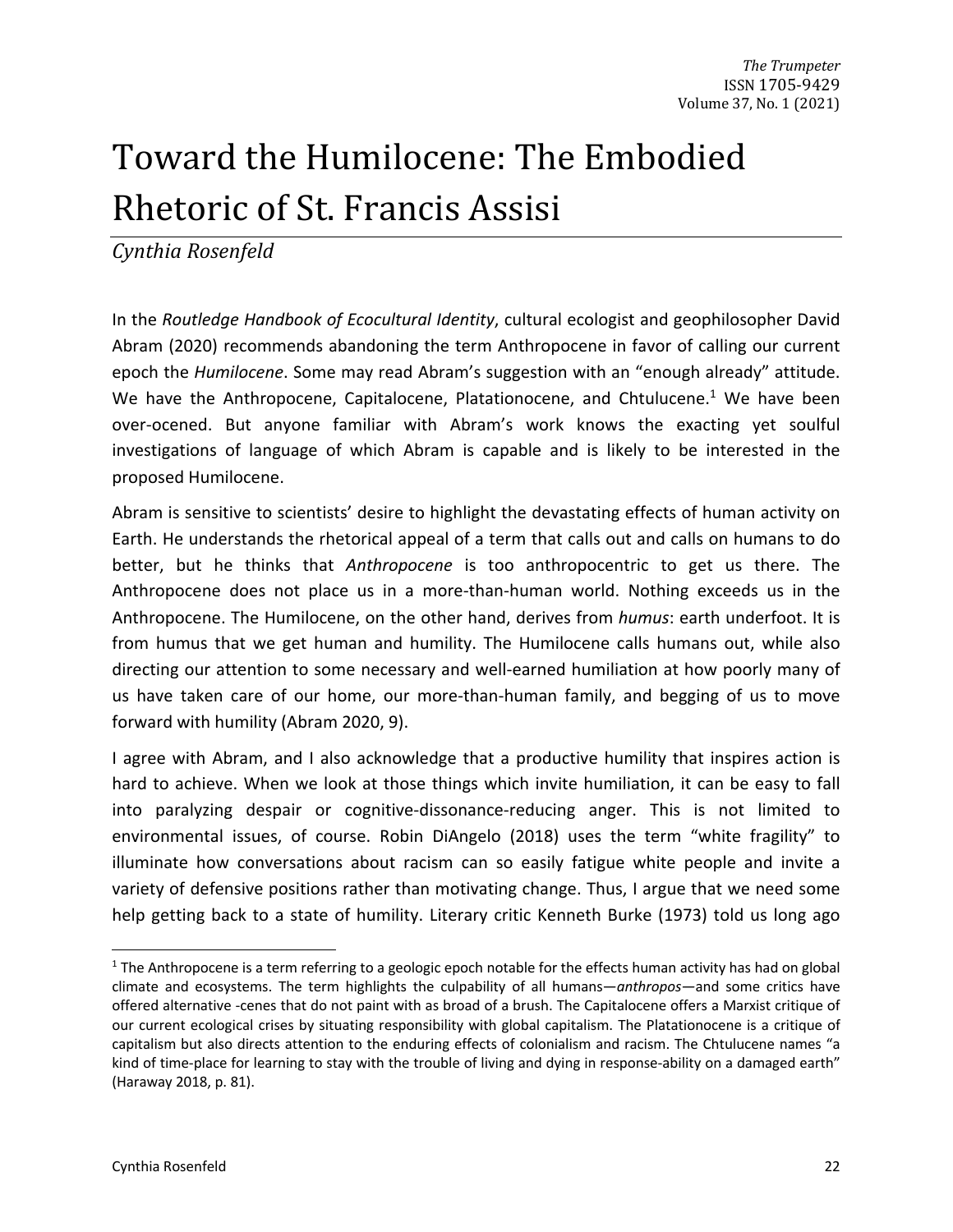that literature can serve as equipment for living, and so that is where I begin my search for equipment for learning humility. In this paper, I offer the embodied rhetoric of St. Francis of Assisi as equipment for humility and, through that humility, living.

My aim for this essay is not to be a hagiography of St. Francis. As such, when referencing St. Francis, I will refer to him as Francis, not to secularize his identity nor deny his honored position in the Catholic faith, but as a reminder that Francis's way of listening, hearing, and responding to the world "are things that can happen to any one of us" (Sweeney 2019, 18). Because I am looking for equipment for living, my reading of Francis concentrates on those aspects of his life and teachings that I find most relevant and helpful to our present times. Such an emphasis should not be understood to suggest that Francis's model is a perfect one. There are no infallible human or acts in this essay, which is—ironically—very Franciscan. Further, there are numerous places that one might find equipment for humility that is neither Franciscan nor Christian. For example, Robin Wall Kimmerer's (2013) *Braiding Sweetgrass* offers a most loving, humble, and gracious kits for living well. I turn to Francis not for conversion but for Burkean identification (1969), that is, to be able to articulate deep ecology in a manner that identifies with the attitudes, ideas, and imagery already shared by so many people either as practicing Christians and Catholics or influenced by Christian culture.

I begin this essay by addressing Lynn White, Jr.'s (1967) well-known critique that a particular reading of Judeo-Christianity, inherited from medieval traditions, is the cause of our current ecological crisis. I then briefly discuss some contemporary attempts to read the Old and New Testaments in a more harmonious with White's critiques and recommendations. Next, I explore the embodied rhetoric of Francis. I argue that Francis's manner of embodying three of Cicero's canons of rhetoric is relevant to contemporary rhetoricians and to deep ecologists. I conclude the paper by discussing the social functions performed (Herrick 2018) by Francis's rhetorical style. I offer a Franciscan rhetoric to help us move through the humiliation, humility, and redemption afforded by Humilocene.

# **Christianity Against Ecology?**

In 1967, Lynn White published an oft-cited article in *Science* positioning a prominent interpretation of the Judeo-Christianitian origin story found in *Genesis* as the root of the ecological crisis. There are many mobilizing Great Fall narratives in the environmental humanities. Great Fall narratives provide coordinates for locating influential paradigms that contribute to our instrumentalization of the more-than-human world. Jean-Jacques Rousseau (1755/2009) located the Great Fall as the time when the first person enclosed an area of land, called it "Mine," and convinced others to treat it as such. Carolyn Merchant (1980) locates the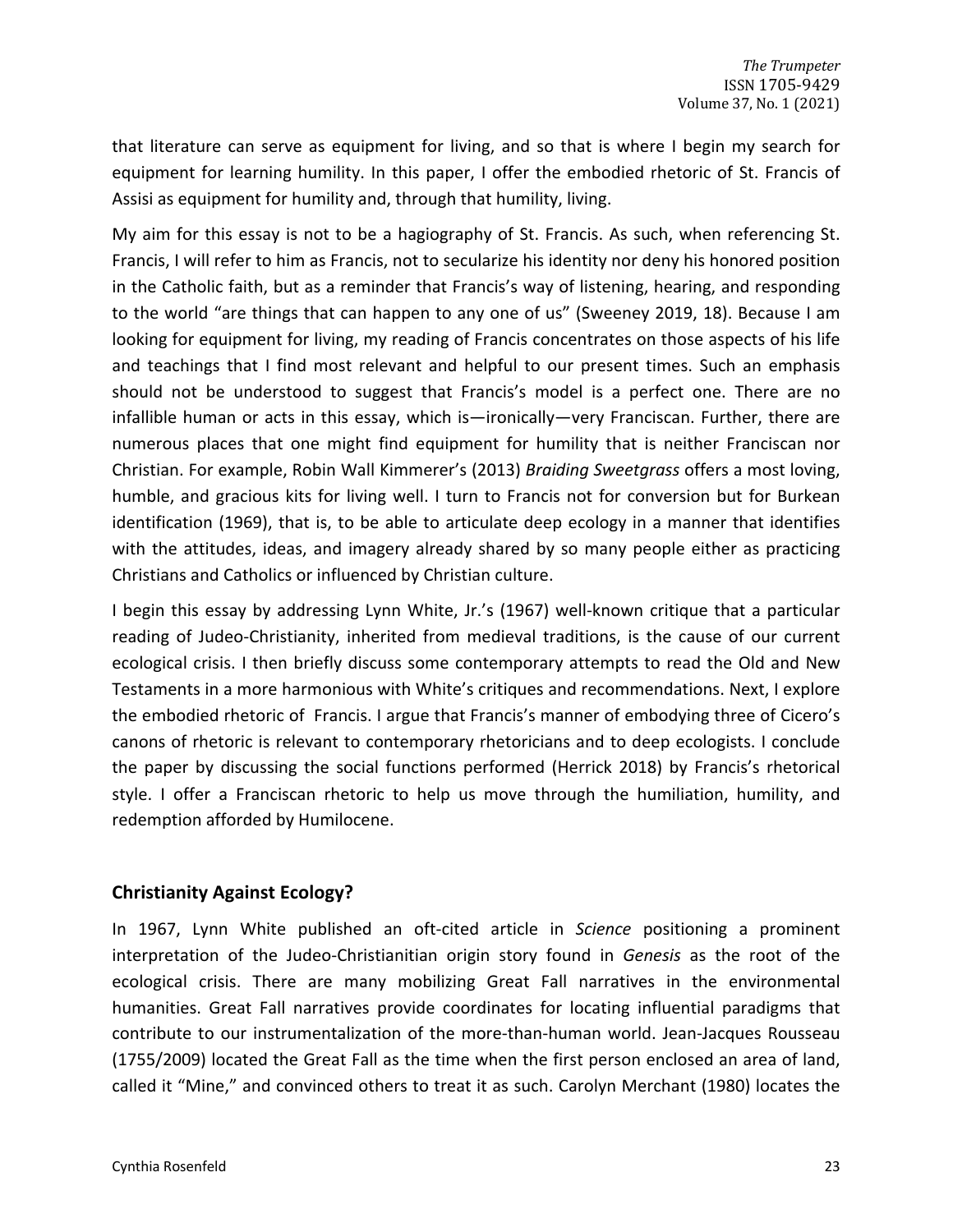Great Fall more recently in Sir Francis Bacon's—the "father of science"—promulgation of a science that was infused with attitudes of human domination of nature. White (1967) argued that the Western science of Bacon and our industrial technology arose in a culture that already took for granted that "man" had a God-given dominion over (cf., Merchant 1989, 164 for a feminist critique of masculinity, technoscience rationality, and dominion), and the authority to exploit the Earth and all its creatures.

White (1967) contended that science and technology will have little to offer in terms of solving ecological problems as long as the hegemonic view that earth exists *for* humanity persists. Consider the following analogy: Think of the products developed and marketed toward women in the early 20<sup>th</sup> century. While it is true that many products made tasks easier—vacuuming versus beating rugs, in-home dryers versus clothes line (each of which have their own ecological implications)—the products also arose from the dominant narrative of a woman's role as a tidy housekeeper and then reinforced that narrative by providing tools to make upholding that narrative more efficient. Further, as technology helped women to perform chores more efficiently, there was less need for that work to be shared across the family, thus helping to solidify the view of household chores as work for "mother" (Cowan 1983). If technological advancements are produced within a culture that values earth as a resource for humanity's socalled "progress," it seems likely that Earth would suffer the same fate as mothers.

White, a historian of medieval European technology, had written favorably of the role technology plays in freeing humans from "mindless toil" but grew concerned about the exponential growth of our technologies within a paradigm of human exceptionalism and domination (Riley 2014, 243)<sup>2</sup>. Thus, White (1967) stated that first, we need an alternative Christian view that displaces humans from atop the species hierarchy. He offers two possible solutions: one, find a new religion, or two, rethink Christianity.

White is inclined toward the latter recommendation. Not only is it more pragmatic to work with existing faith communities and texts, White is a life-long Presbyterian who sought not to denounce all of Christianity but to extend its ethics of care to all of creation (Riley 2014). To be sure, we need varied and plentiful equipment for living humbly, and I believe that much of this equipment can and should be areligious. However, environmental humanities and activism would do well to consider White's call for re-reading Christian texts. Approximately 75% of Americans identify as Christian (Pew Research Center 2015) and the United States is disproportionately responsible for anthropogenic climate change (Gillis and Popovich 2017).

<sup>&</sup>lt;sup>2</sup> Old Testament scholar Norman Habel (2009) makes a similar point when he compares God's punishment of the more-than-human inhabitants of Israel to the destruction wrought by contemporary technologies like nuclear weapons.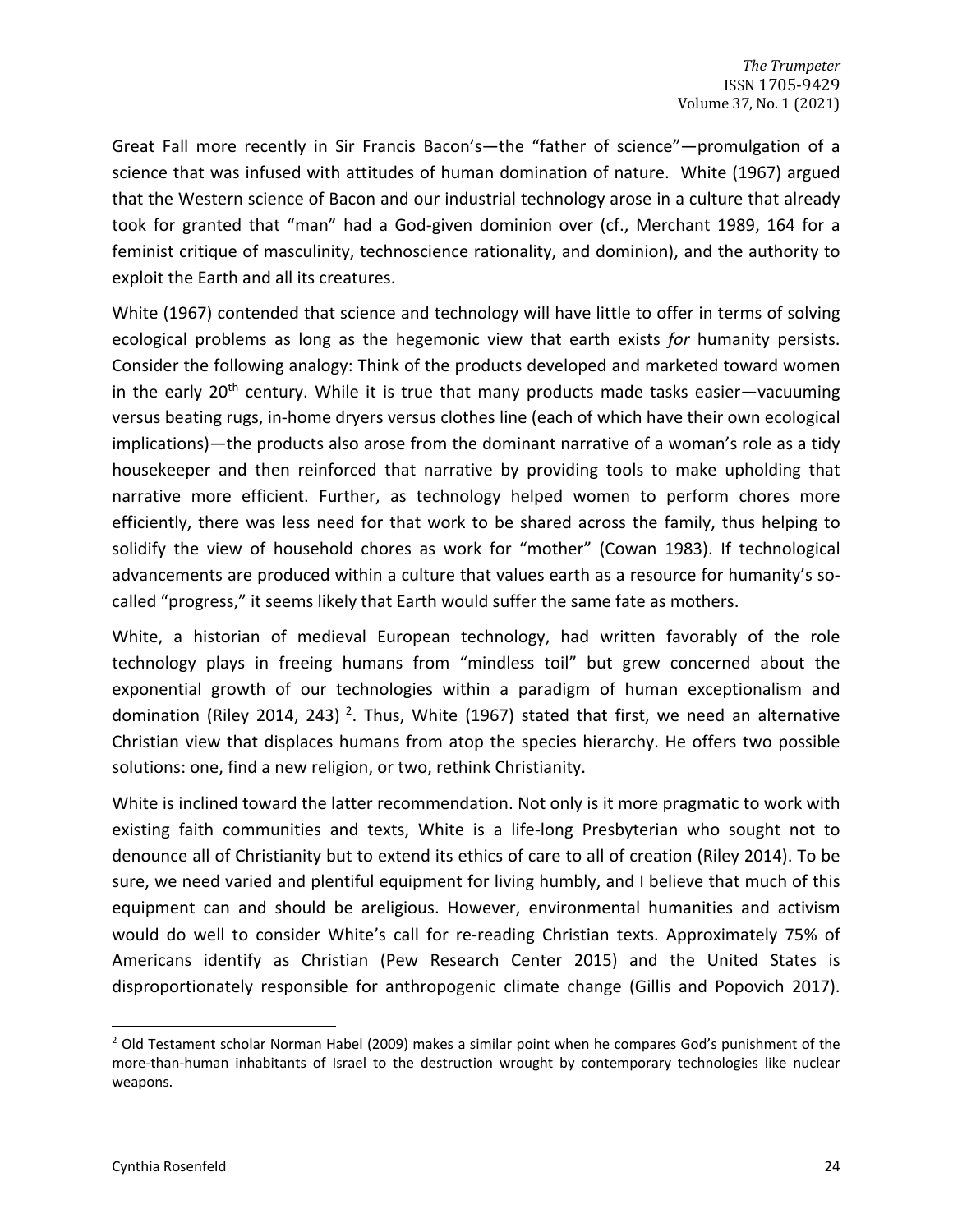This is not to say Christianity bears the disproportionate burden of anthropogenic climate change; rather, I am asserting that environmental activists would do well to consider how to articulate their causes with Christian morality<sup>3</sup>. For many people, the Bible is a master frame of reference from which all other frames—unconscious constructions through which individuals make sense of roles, structures, and relationships in the world —are derived<sup>4</sup>. Although communities will disagree on whether the Bible is an ontological document, it may be read as an important text conveying, for many, the "stories we live by" (Stibbe 2020, 2).

One's master frame is not primarily a matter of *logos,* or logical reasoning. Master frames are often matters of *pathos* and affiliation. It is important to recognize what kind of frame a theological frame is, to better understand what kinds of views, beliefs, and actions it might inspire. As literary critic John Gray (2019, 12) writes,

… apologists for theism have tried to develop theories that explain the origins of the universe and humankind better than prevailing scientific accounts. In doing so they are conceding to science an unwarranted authority over other ways of thinking. Religion is no more a primitive type of science than is art or poetry. Scientific inquiry answers a demand for explanation. The practice of religion expresses a need for meaning, which would remain unsatisfied even if everything could be explained.

White began the project of searching for a meaningful ecological theology himself in his famous essay and returned to this project throughout his last two decades of scholarship (Riley 2014), and others have continued this project in their own ways. Old Testament scholar Norman Habel (2009) queried if the "grey" texts of the Bible—those passages that couldsanction anthropocentric domination—could be read in a "green" way and suggests "retrieving" the Earth's voice from the text. For example, when God grants Adam dominion over the Earth, we can hear Earth asking, "*Where is the justice…Why should I be subdued*" (Habel 2009, 68; emphasis in original). Another re-engagement with the foundational Christian text comes from *The Green Bible* (TGB, 2008). TGB offers substantial essays, tips, resources, and an environmental-themed topical index. Whereas Habel develops a new hermeneutical approach for reading the Bible, TGB offers a New Revised Standard Version of the Bible with its morethan-human themes colored green. Both approaches have their affordances and constraints,

<sup>&</sup>lt;sup>3</sup> Of course, environmental issues extend beyond climate change: the Trump administration's relaxation of laws protecting endangered species and public lands, global deforestation associated with unsustainable dietary habits, out-of-control consumption of plastic and other commercial products that wind up contaminating the oceans and killing countless marine creatures—to name but a few.

<sup>4</sup> For more on frames and master frames, see Lakoff 2010.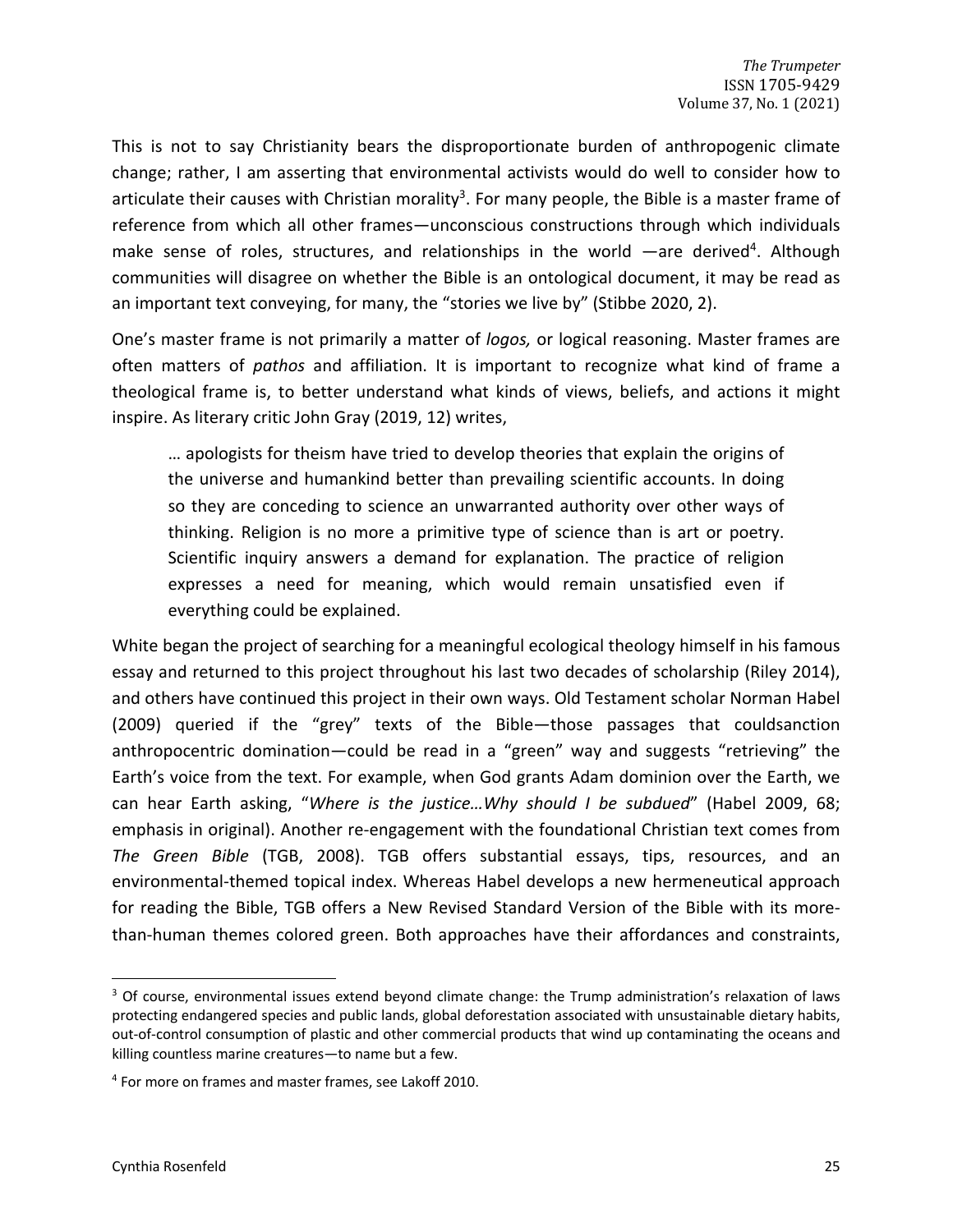and they are certainly not the only approaches to "greening" Christianity (cf. Evangelical Environmental Network 2020).5

In this essay, I pick up with White's (1967) hunch that a greener Christianity would rely heavily on the teachings of Francis of Assisi. "Possibly we should ponder the greatest radical in Christian history since Christ: Saint Francis of Assisi…. The key to understanding Francis is his belief in the virtue of humility—not merely for the individual but for man (sic) as a species" (White 1967, 1206). White would go on to further detail Francis's radicalness and assert Francis's teachings move us from the dominion-stewardship binary and into a "spiritual democracy of all God's creatures" (White 1973, 61). Whether or not the editors read White's (1967) text, they seemed to have arrived at a shared conclusion about how to recast Christianity: An effective framing of Christian environmentalism begins with Francis of Assisi. Once inside the cover, immediately after the title page, before the books of the Bible are listed, TGB begins with the poem "Canticle of the Creatures" by Saint Francis of Assisi. Thus, before encountering any of the text of the Bible, we are first offered a text inviting us to consider that Sun is our "brother" and is made in God's likeness; that Wind, Water, Moon and Fire are all our siblings; and that Earth is our "sister" and "mother" who governs us (TGB 2008, front matter). Using St. Francis as the lens for looking at TGB—and for doing daily life—requires an exploration of how St. Francis's life and teaching function rhetorically.

# **The Embodied Rhetoric of Giovanni di Pietro di Bernardone**

Although I agree with White (1967) and TGB that Giovanni di Pietro di Bernardone, better known as Francis, is the best candidate for introducing a Green Christianity, I am concerned with some of the interpretations that "Canticle of the Creatures" affords. While some readers see continuity between humans and nature, others, including notable writer G. K. Chesterton, focus on the word "sister" in Francis's phrase "Sister Mother Earth". While the outcome of this interpretation is still one of care—Chesterton writes, "Nature is a sister, and even a younger sister … to be laughed at as well as loved" (TGB 2008, I-45)—it positions humanity as equal to, if not slightly superior to, Earth. This view makes it easy to fall back on anthropocentric

<sup>&</sup>lt;sup>5</sup> Atmospheric scientist Katharine Hayhoe is a prominent voice working to bridge the gap between science and Christian communities. Hayhoe is an evangelical Christian and the director of Climate Science Center at Texas Tech University. When she is not conducting her research, she presents a message of creation care (e.g., via TED Talks, *Years of Living Dangerously*, helping train new Climate Reality presenters). Creation care is a commitment to

a ministry that educates, inspires, and mobilizes Christians in their effort to care for God's creation, to be faithful stewards of God's provision, to get involved in regions of the United States and the world impacted by pollution, and to advocate for actions and policies that honor God and protect the environment (Evangelical Environmental Network 2020).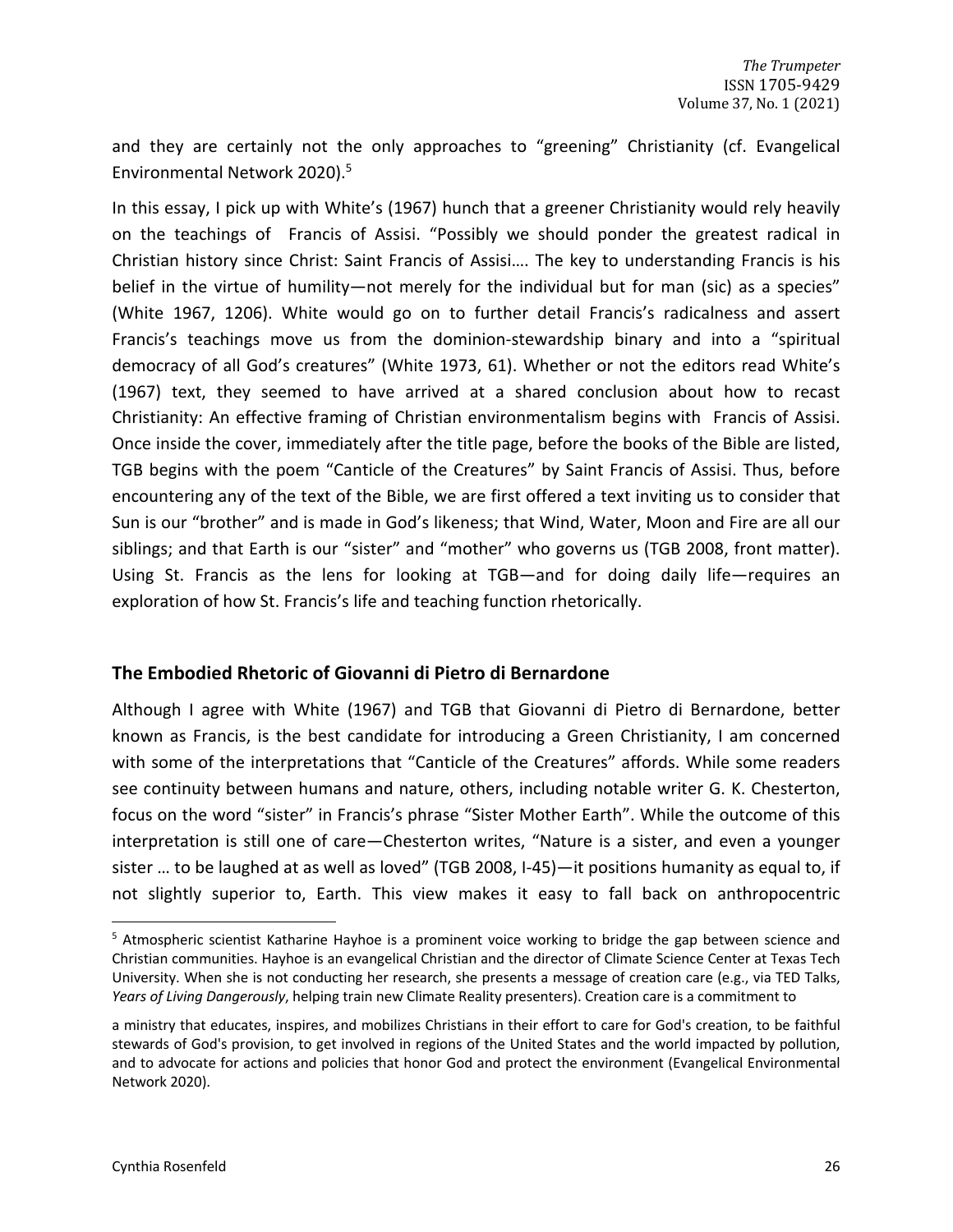justifications for the treatment of Earth. For example, if the Earth is our little sister, then hegemonic notions of both gender (e.g., it is chivalric for males to protect females) and age (i.e., adults/elders are to guide the less mature) would tell us it is our duty to protect Earth from herself.

In the rest of this essay, I first discuss Francis as a rhetorician and what rhetoric has to offer deep ecology. I then explore two questions to get to the heart of Francis's rhetorical appeal: how can Francis be understood as a fundamentally embodied rhetor and what does Francis's embodied rhetoric do for the more-than-human world today? Francis has been called a pantheist, Protestant, devout Catholic, Catholic liberationist, and heretic (Sorrell 1988). Most importantly for this essay, I will call him a human.

## **Why Francis and Why Rhetoric?**

Francis is the most obvious choice for a figure in the Christian faith tradition who inspires sentiments harmonious with deep ecology. Devall and Sessions (1985, 92) reference Francis as a source of a deep ecological perspective and share his "Canticle of Brother Sun, Sister Moon". White (1967) identified Francis as the most obvious choice of model for a helpful change in course of Christian thinking. Scholars from many disciplines have looked to Francis for guidance on how to live in a more-than-human world. Pope Francis took the saint's name for guidance and inspiration and is the first pope to offer an encyclical on environmental concerns (for various and detailed ecologically philosophical perspectives on the Pope's encyclical, see *The Trumpeter: Journal of Ecosophy*'s 2018 and *Environmental Humanities's* 2016 special foci on *Laudato si*).

It may be somewhat less obvious why I position Francis as a rhetorician. For some, "rhetoric" leaves a bad taste in the mouth. Popularly, some connote rhetoric with the sort of hot-winded and empty promises, pleas, and apologies made to either whip up votes or manage one's public image. In academia, some see contemporary rhetorical studies as critically reactive, offering little generative value—not actually delivering any equipment for living. Rhetorical criticism may have, like Latour (2004, 225) suggests of all varieties of critical studies, "run out of steam".

A full recounting of the generative capacities of rhetoric is beyond the scope or purpose of this paper, but highlighting a few examples may help make sense of my focus on Francis's role as rhetor. Aristotle defined rhetoric as an ability to observe all "the available means of persuasion" (Aristotle 1991, 36). By seeing rhetoric as encompassing *all* the available means of persuasion, we do not limit our studies to mindful, deliberate speechcraft and delivery but welcome an investigation of the everyday ways in which we may be moved by the words, actions, beliefs, or practices we encounter in the more-than-human world. Classics scholar George Kennedy (1992)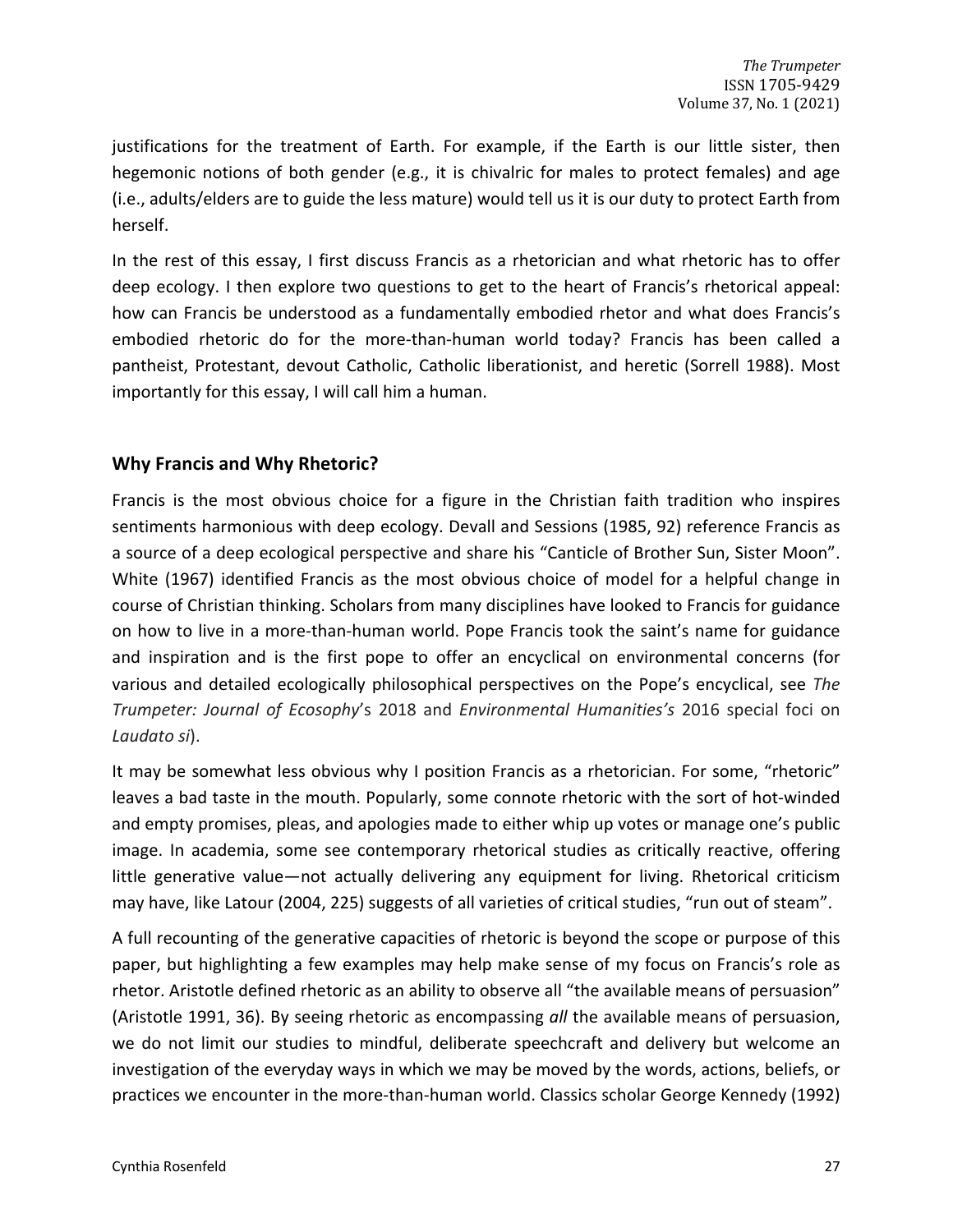understood this when he wrote of rhetoric as pre-lingual and pre-human. Of Cicero's (1976a) three aims of oratory—to teach, to delight, and to move—none of them actually require oratory.

This is not to say that Francis could not be understood as a classical oratorical rhetor. Below, I discuss how his adeptness at *memoria* contribute to his persuasive, poetic mode of address. However, to focus solely on Francis's speechcraft would neglect what I hope to demonstrate as Francis's most powerful persuasive appeals: his embodied rhetoric. Francis's emphasis on embodied experience is so well developed that long before we had the language of "rhetorics of display" (Prelli 2006), or formally recognized the pedagogical value of situated learning (cf. Gallagher, Renner and Glover-Rijkse's 2020 article exploring how a virtual recreation of a Martin Luther King speech enables learning and inspires social consciousness), Francis "realized how powerful it can be to imagine oneself contemporary with Jesus in events such as his Passion and Nativity" (Sweeney 2019, 26). His teachings formed the basis for the embodied rituals of the Stations of the Cross and the Nativity *crèche* (Sweeney 2019).

Francis offers a compelling understanding of embodied rhetoric: relational bonds are not formed solely or primarily through elaborate speech acts; they are manifested in and through our creaturely being. Francis offers "devotional experience" rather than "abstract doctrine" (Coupe 2013, p. 104, emphasis mine). Francis "used gestures to communicate, and shows of emotion before others" (Sweeney 2019, 2). He "used his dramatic flair" that he "learned from entertainers and storytellers who were popular in late medieval Europe" to "awaken others" (Sweeney 2019, 4). He would often begin his services with dance, "transforming his sermon into a kind of musical entertainment, full of lively rhythms" (Dario Fo quoted in Sweeney 2019, 4). How Francis used his body may seem a banal choice of exploration. What is more transient and ephemeral than a gesture? Sermons can be transcribed and become preserved in cultural memory. But reading *The Little Flowers of St. Francis of Assisi*, there is a great deal of attention paid not only to what Francis said but what Francis did. Francis taught not only by instruction but by action. Francis, Cunningham (1972) writes, did not love humanity or nature in abstract. He loved them individually—human by human, wolf by wolf, stone by stone—easily and often.

Exploring how Francis embodies rhetoric and how his rhetoric is embodied contributes to our understanding of both ecological theology and rhetoric. Cicero (1976b) told us that the five canons of rhetoric are *inventio* (coming up with the idea), *dispositio* (the ability to arrange and organize), *elocutio* (style choices, which includes gesture, tone, pace, word choice, and practices of visualization), *memoria* (knowledge and understanding), and *actio* (the act of delivery, including eye contact, dress, posture). Bacon's conception of rhetoric moved from studying rhetoric's operations/canons and occasions (i.e., epideictic, deliberative, or forensic) to an "art and action" conceptualization of rhetoric that focuses on the relation and effect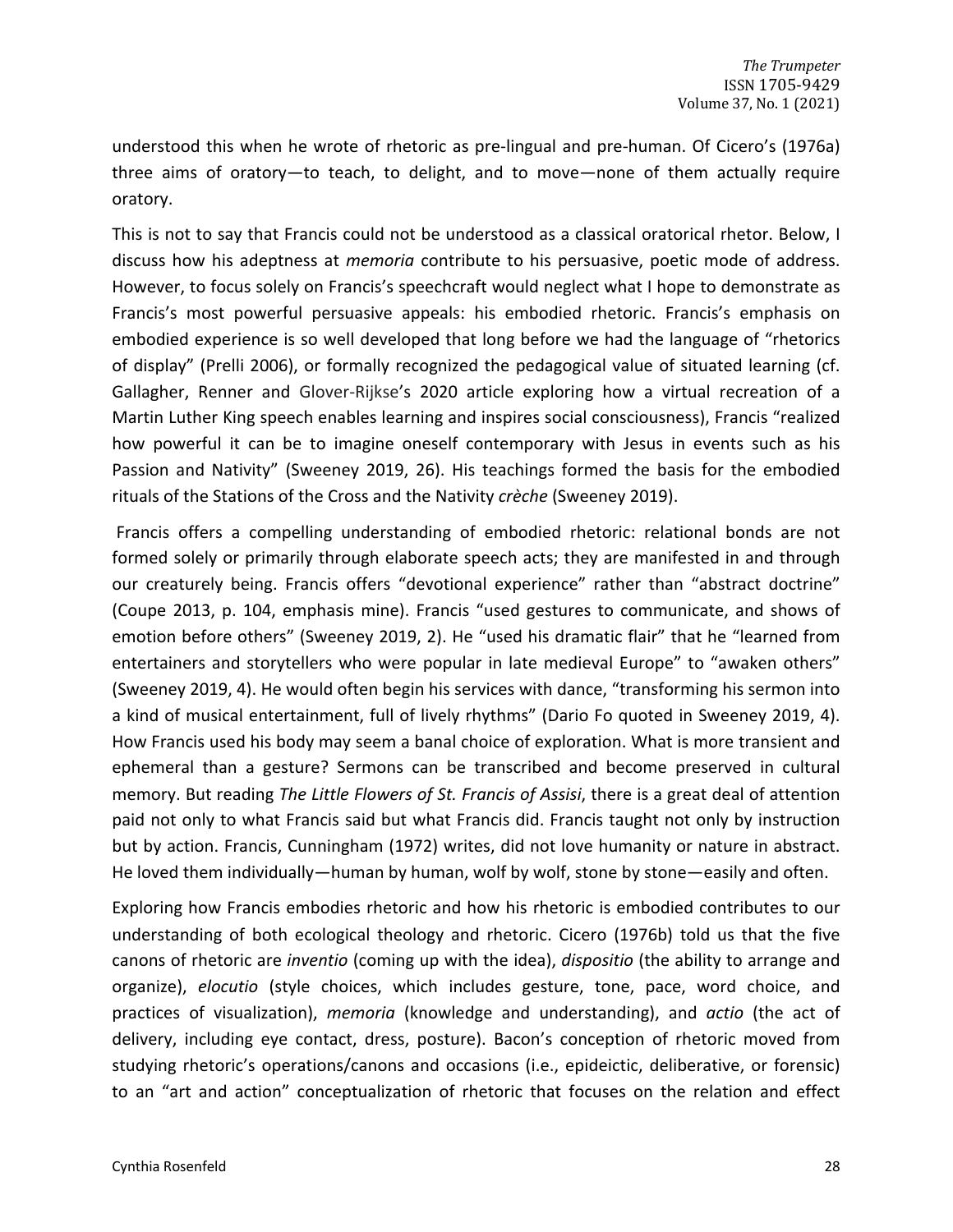rhetoric has on the faculties (Cogan 1981). However, the operations of rhetoric need not be read as counter to understanding rhetoric as an active art, as I believe Francis's instantiations of *actio, memoria*, and *disposito* make clear.

# *Actio and the Wolf of Gubbio*

In *The Little Flowers of St. Francis of Assisi*, the story is recounted of how Francis counseled a wolf outside the town of Gubbio. The wolf had killed not only animals of the town but some of the human citizens, as well. Francis decided to go meet the wolf, despite the warnings of the townspeople. The people watched as Francis approached the wolf, who lunged at him. Francis did not raise an arm to the wolf but commanded the wolf to do no harm. He came gently to Francis, who then discussed with the wolf—as the story is a dialogue between a chatting man and a yielding wolf—his concerns over the wolf's attacks. Francis tells the wolf that he "merit[s] the gallows" (Ugolino 1390/1998, 48) for his actions. However, Francis desires that peace be made between the town's people and the wolf. The wolf shows submissiveness by lowering his head. Francis takes this behavior as indication of the wolf's humble acceptance of Francis's request. Francis then promises the wolf that he will see to it that the wolf is regularly fed, as he understands that the wolf's actions were brought about by hunger. The wolf then follows Francis back to a town of astonished citizens who have gathered in the piazza to see Francis with the wolf. To those gathered in the piazza, Francis says,

Hear ye, my brethren. Friar wolf, who is here before you, has promised and sworn fealty to me, that he will make peace with you and never more offend you in anything. Do ye now promise him to give him what he needs every day, and for him I give you my word that he will faithfully observe this covenant of peace.

Francis then asked the wolf to plead fealty again in front of the people, and the wolf placed his right paw in the hand of Francis, at which sight "the people were filled with great joy and wonder alike" (Ugolino 1390/1998, 49). The wolf is said to have lived two more years in the town, spending his remaining days welcome by the town's citizens, being well-fed, and dying of old age.

Of course, one could read this story as an allegorical tale promoting domestication. Indeed, Francis tames the wolf by initially commanding him in Christ's name<sup>6</sup>. and there is a very long, well-known, and ugly history of the atrocities committed when Christians have commanded

 $6$  As with the recent scientific theories that recognize the wolf's participation in domestication, it would be a mistake to consider the wolf at Gubbio as lacking agency in this encounter. The point being made here concerns Francis's *verbal* use of the imperative rather than the invitational.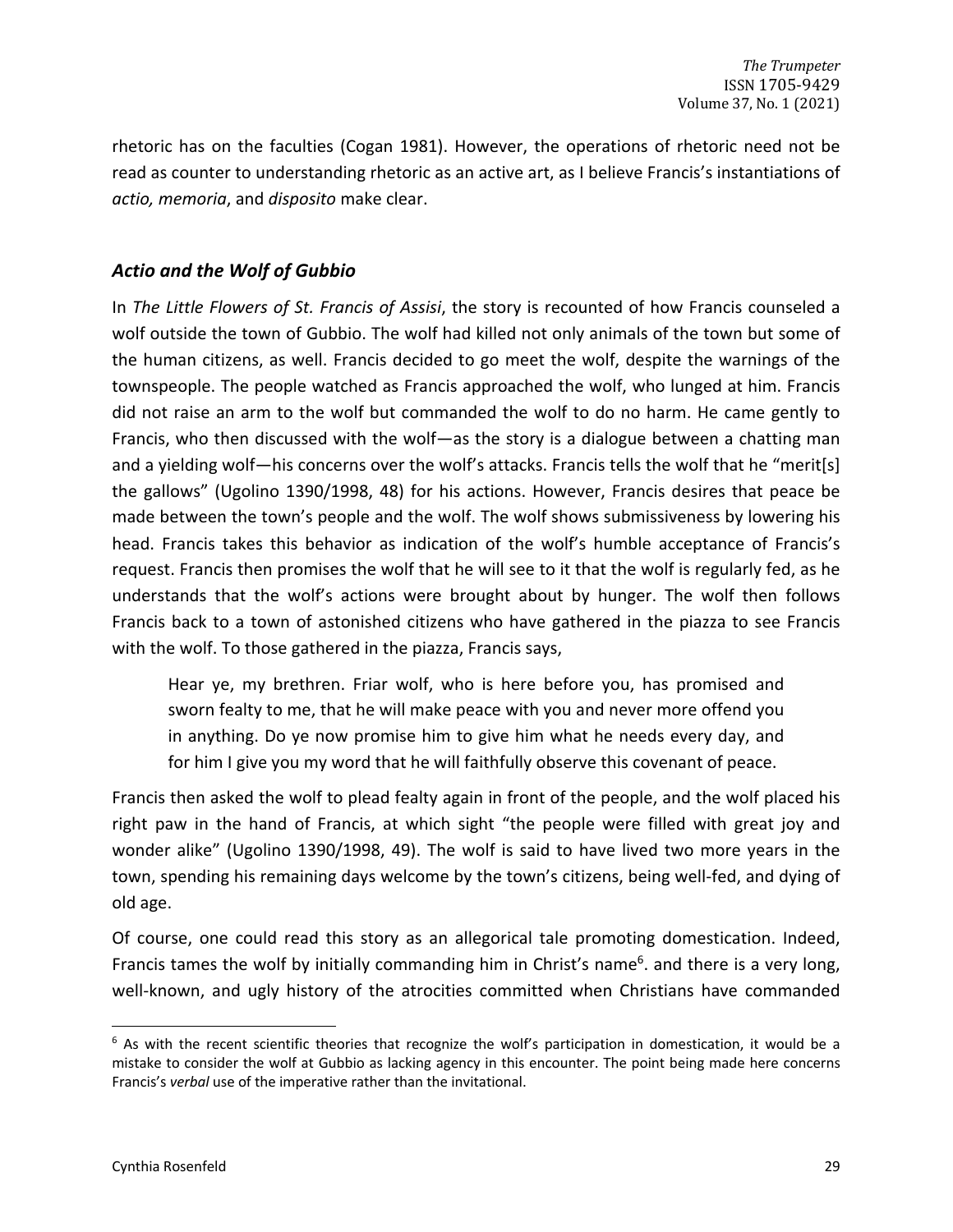Others—thus conceived as radically and problematically different—to act "in Christ's name". We could be tempted here to go down a tragic route and seek to purify ourselves of Christianity for these sins. However, I would prefer we tend to Burke's notion of the comic frame. Much like White's call to re-read the Christian creation narrative through a Franciscan lens, the comic frame is concerned with re-birth rather than death. The comic frame allows us to be aware of our errors so as not to repeat them. We may learn the ultimate lessons of "humane enlightenment" when we admit our errors with humility (Burke 1937/1984, 41). To view the atrocities mentioned above in a comic frame is neither to negate them nor diminish their horror but is an attempt to salvage the good in our necessary renovations.

As critics, when we are careful of the destructive and salvage the productive, we offer "arenas in which to gather" (Latour 2004, 246). The arena or piazza for gathering in this tale of Francis is his humble method of *actio.* I refer to his actions in this story as *actio* and not *elocutio* because I do not read Francis's actions as pre-determined stylistic choices, but as a mindful rhetor attending to his audiences and adjusting his posture, gaze, and actions as he goes along. In this story, Francis's *actio* places Francis—already a respected figure— in what Carolyn Marvin (2006) calls "the body class".

Marvin (2006) elucidates the troubling distinction between the textual class and the body class. The textual class, which includes politicians, clergy, and academics, is skilled at using texts that shield and preserve their bodies from hardship and danger. Presidents do not raise swords but sign documents to send people to war. Clergy can save or damn souls at a distance, and academics—like myself—can point to problems that they ask others to address. Meanwhile, the body class is asked to do the hard and dangerous work. Although Francis was already a respected religious leader when he encountered the wolf outside Gubbio around year 1220, he—of his own doing—never left the body class. Francis rarely wrote, though he sometimes asked his companions to write down his ideas. Francis gave up a life of ease associated with the material wealth he was born into and instead chose to effort at sustaining his existence. Francis served and cleaned the bodies of people who had an infection caused by *Mycobacterium leprae*, which produces a disease known as Hansen's disease today and leprosy in Francis's time (Sweeney 2015, 2019; Ugolino 1390/1998).

Thus, at Gubbio, the body of this respected spiritual leader is the material rhetoric: he places his body between the townspeople and the wolf. Owing to Francis's modest manner of existence, the townspeople could see themselves in Francis's body, even if they did imagine his spirituality exceeded theirs. He did not approach the wolf with any advanced weaponry or alchemical concoction to which they would not have access. He approached and risked his body, for the sake of the wolf *and* for the sake of the people. In *Spinoza and Deep Ecology*, Eccy de Jonge (2004, 1) acknowledges the critique that some wage against deep ecology for failing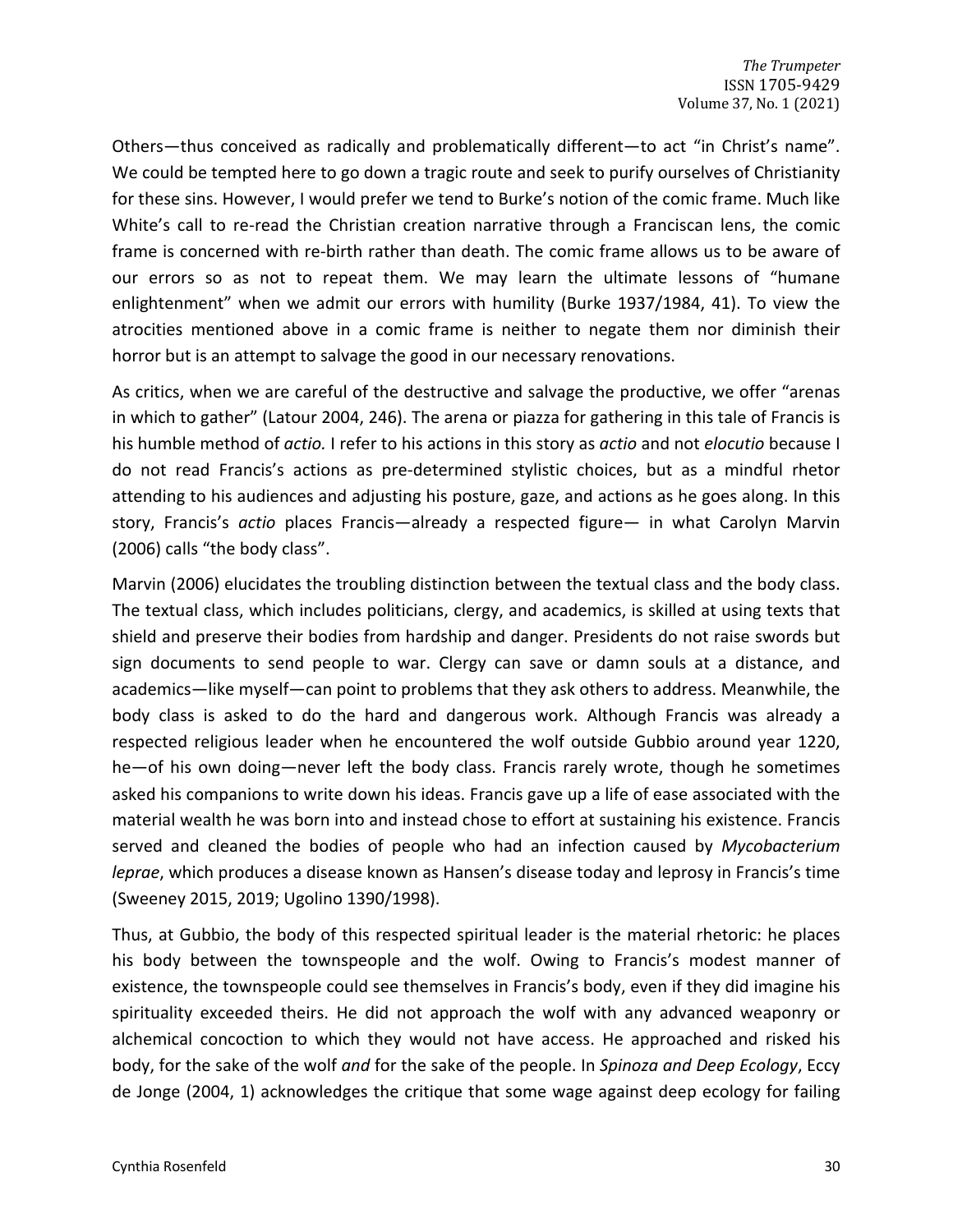"to address what might be termed the human rights issue". In Francis's ministry at Gubbio, we are reminded that care for human creatures is not in opposition to care for the more-thanhuman world. Caring for humans is caring for beings whose intrinsic worth is a fundamental recognition of deep ecology (Devall and Sessions 1985). At the same time, Francis directs the citizens' attention away from the wolf's previous harms and toward the wolf's intersubjective struggle for survival. Francis used his body to create a community that included the wolf.

## *Memoria and the Things Francis Carried*

*Memoria* may seem an odd choice for emphasis in the so-called Information Age, an era marked by economy dependent on information technology. We have "all the data typically needed in business or any endeavor … instantly accessible from a desktop personal computer" (Gillis and Popovich 2017). With "information at your fingertips" (Markoff 1990), why put the cognitive labor into carrying information in your mind? According to Plato (1995), Socrates warned that writing would encourage mental lethargy; we would no longer recall information from within ourselves but always direct our knowledge to the external marks of letters on a page. Knowing where to look something up is not true wisdom but a semblance of wisdom, according to Socrates.

Francis was a reluctant writer and a sporadic reader (Sweeney 2015). However, he loved to listen to people and knew many of the poems of troubadours by heart. Francis exhibits a mode of attending to the more-than-human world that allowed Francis to carry stories with him, in his body. These stories were then available for his recall, to be re-arranged (*dispositio*), represented, and brought to life again in myriad situations. For example, Sorrell (1988, 70) states that:

Francis knew troubadour poetry by heart and quoted it to advantage on occasion. Once he was drawn to attend a dubbing ceremony, and gave a sermon based on the chivalric couplet, "I aspire to so great a treasure/That all pain for me is pleasure"—thoughts that … reveal a process of reinterpretation he must often have applied to the lyrics he knew and loved.

The above story serves to illuminate why Charles Darwin (2004) stated that attention—a sense of curiosity and an ability to become absorbed by that to which one is attending—is a faculty of utmost importance. We often dismiss memorization in our modern practices of learning, and surely memorization alone is incomplete for any philosophical or pedagogical purpose. However, there is something compelling about how we carry our observations, encounters, quotes, poems, and our beloved lyrics. I carry a notebook with me so that I may jot down to-do lists, notes, and reminders when they come to mind. I can feel the relief in my body when I get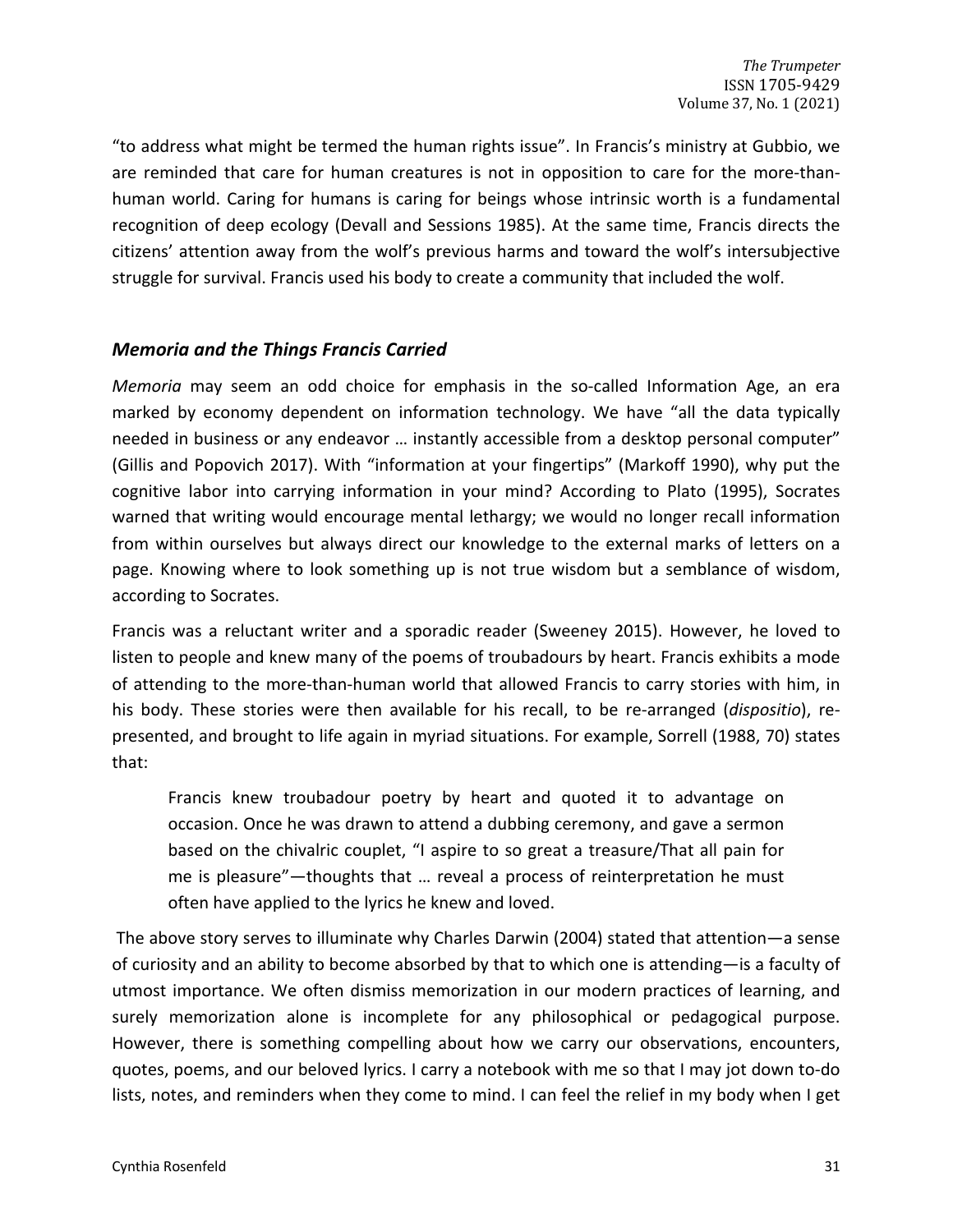the note written now, the release of the pressure to remember. Sometimes, I take a photograph for similar purposes. I see a black racer snake on a walk in the woods, and I ask my partner to fetch the camera so that we may remember the snake after the encounter. Deep ecology is a commitment to asking deeper questions (Naess in an interview with Bodian 1995), and here Franciscan rhetoric raises some evocative questions for me. What if I endeavored to remember more encounters and more beings *in my body*? What if I inscribed the encounter not in graphite or pixels but in my cells? Might I be more persuasive if I could quote Francis or Naess from heart rather than from text?

# *Dispositio and Francis's Cortesia*

Sorrell (1988, 69) claims that many official biographers "display an ecclesiastical bias against the secular ideals of chivalry" and so have downplayed the profound influence that chivalry had on Francis<sup>7</sup>. I suggest that we read chivalry and religion diffractively in Francis's life. Diffractive readings can be understood as "respectful engagements with different disciplinary practices" (Barad 2007, 93) and understanding how boundaries *have* been made and how they can be *remade* toward inclusion. To read chivalry and religion diffractively in Francis's life is *not* to look for a singular, anchoring center from which all acts could be properly understood but, rather, to read his chivalric acts through his religion and to read his religion through the phenomenon of chivalry. Francis's ability to arrange ideas, beliefs, and meanings—his ongoing, lifelong enactment of *dispositio*—is particularly compelling and is perhaps best exemplified through his arrangement of codes of chivalry diffracted with religious teachings.

Sorrell (1988) describes the great courtliness (*cortesia-curialitate*) of Francis. Courtliness, *curialitas*, is a chivalric code of moral terms, a measured role of action, and an embodiment of the code of conduct of nobility, which includes a joyful disposition, helpfulness, considerateness, and courage (Rubinstein 2004). *Cortesia* can be understood as courtesy, but Sorrell (1988) instructs us that Francis's courtesy is not our commonsense understanding of courtesy. Rather, Francis's *cortesia* is a courtesy of spiritualized largesse and noblesse oblige, a courtesy that maintains the dignity of all interacting individuals, and is a relative of charity. *Cortesia*, Francis said, "extinguishes hatred and keeps love alive" (Sorrell 1988, 72).

<sup>7</sup> Roger Sorrell (1988) uses sources even earlier than *The Little Flowers of St. Francis*, which is a primary source for this essay and for the Sweeney (2019) text, which is also fundamental to my accounting of Franciscan rhetoric. Sorrell states that because *Little Flowers* was written about a century after Francis's death, the more contemporaneous accounts by Thomas of Celano (*First Life of Francis*) and compiled by Brother Leo and other companions (*The Legend of Perugia*) should be considered more trustworthy. Sorrell also notes that *Little Flowers*  is the most popular accounting of Francis's stories, and it is because of its popularity and circulation that I find it a suitable text for discussing the art and function of Franciscan rhetoric for contemporary audiences.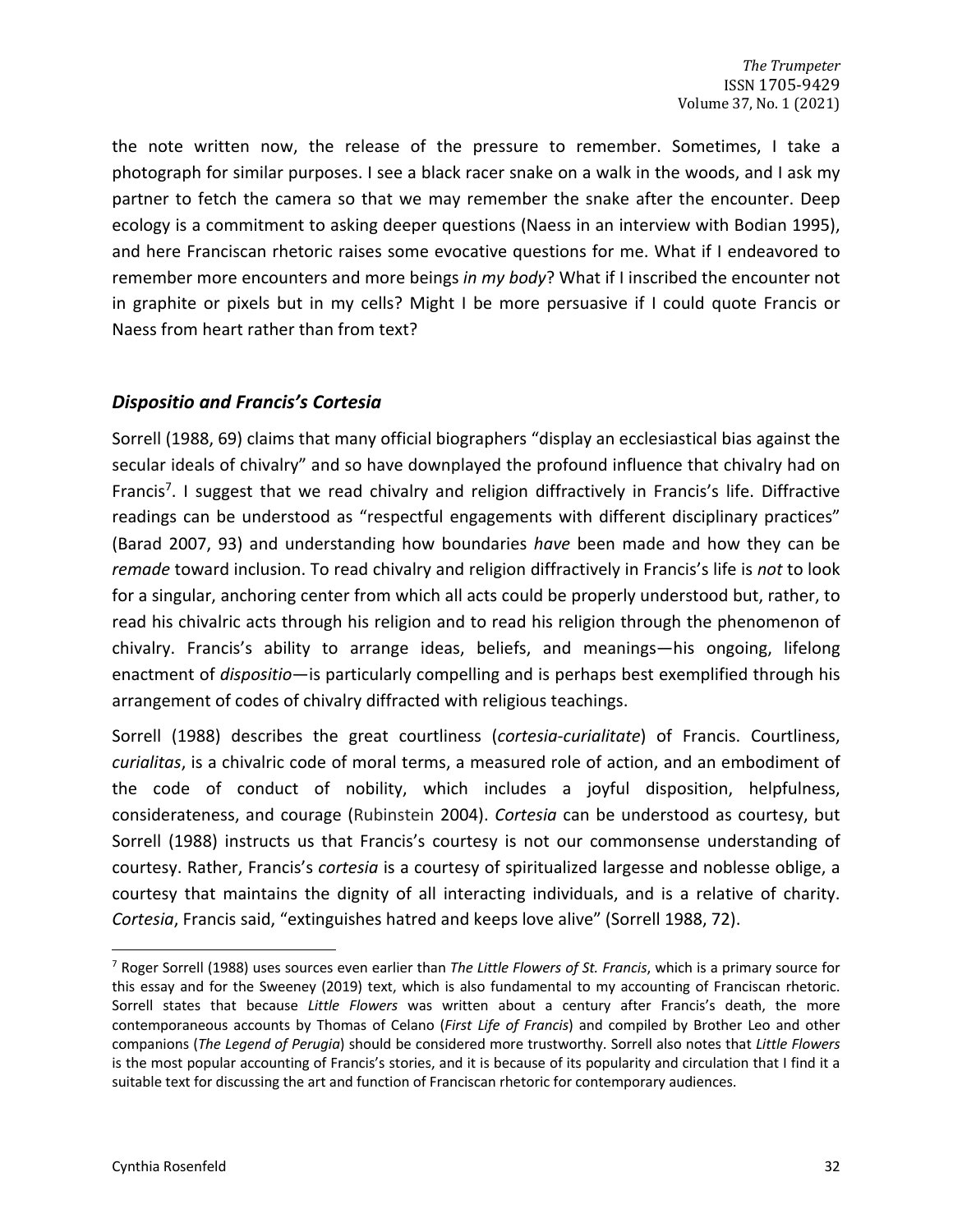That Francis is known to extend *cortesia* to human strangers (see numerous accounts in Sweeney 2015, 2019; Ugolino c. 1390/1998) is perhaps unsurprising of someone the Catholic faith has deemed suitable to bestow sainthood. What makes Francis unique is his extension of *cortesia* to the more-than-human world. Francis's *cortesia* to more-than-human animals is wellknown, such as when Francis convinced a young man to give Francis the turtledoves that the young man had captured. Francis released them from their cage and built nests for them (Ugolino 1390/1998, 50). But Francis's concern extended beyond kingdom Animalia and, indeed, beyond life as we understand it. $8$ 

Long before Jane Bennett's (2009) *Vibrant Matter* invited us to respect inanimate matter, Francis was "lovingly" patching tunics (Sweeney 2019, 32) and instructing others to "walk carefully over them" (Sweeney 2019, 31). Centuries later, poet Mary Oliver (2014, 71) would ask us if stones feel and would say that while most of the world says no, she refuses "to think to such a conclusion/too terrible it would be, to be wrong". Kantian moral philosopher Christine Korsgaard also finds herself tempted by the extension of consideration to inanimate objects: "At the risk of being thought a complete lunatic … perhaps we *should* treat every kind of thing in accordance with its nature, in accordance with the kinds of goods and evils to which it is subject" (2018, 94, emphasis hers).

What makes Francis's treatment of tunics and stones compelling and harmonious with deep ecology is that his treatment is a *way of being*, a spiritual *cortesia*, that does not require a propositional calculus-style reasoning to decide what entities merit consideration and under what circumstances. Because he saw the Creator in all creation, *cortesia* was a given.

Through exploring Francis's facility with *actio*, *memoria*, and *dispositio*, we have come to an understanding of how Francis embodies rhetoric. Now, we direct our attention to what kind of work Francis's embodied rhetoric performs. Contemporary rhetorical critics tend to concern themselves more with what a thing *does* than what a thing *means*. Rhetorical scholar James Herrick (2018) asserts that the art of rhetoric performs the social functions of assisting advocacy, distributing power, and building community. The embodied rhetoric of Francis described above offers insight into rhetorical practices that assist advocacy through transforming everyday experience, building community by cultivating an unqualified love for others in the more-than-human world, and distributing power through a persistent humility.

<sup>8</sup> Tarizzo (2017) offers a compelling, Foucauldian accounting of when and how we came to understand the forceof-life in modernity.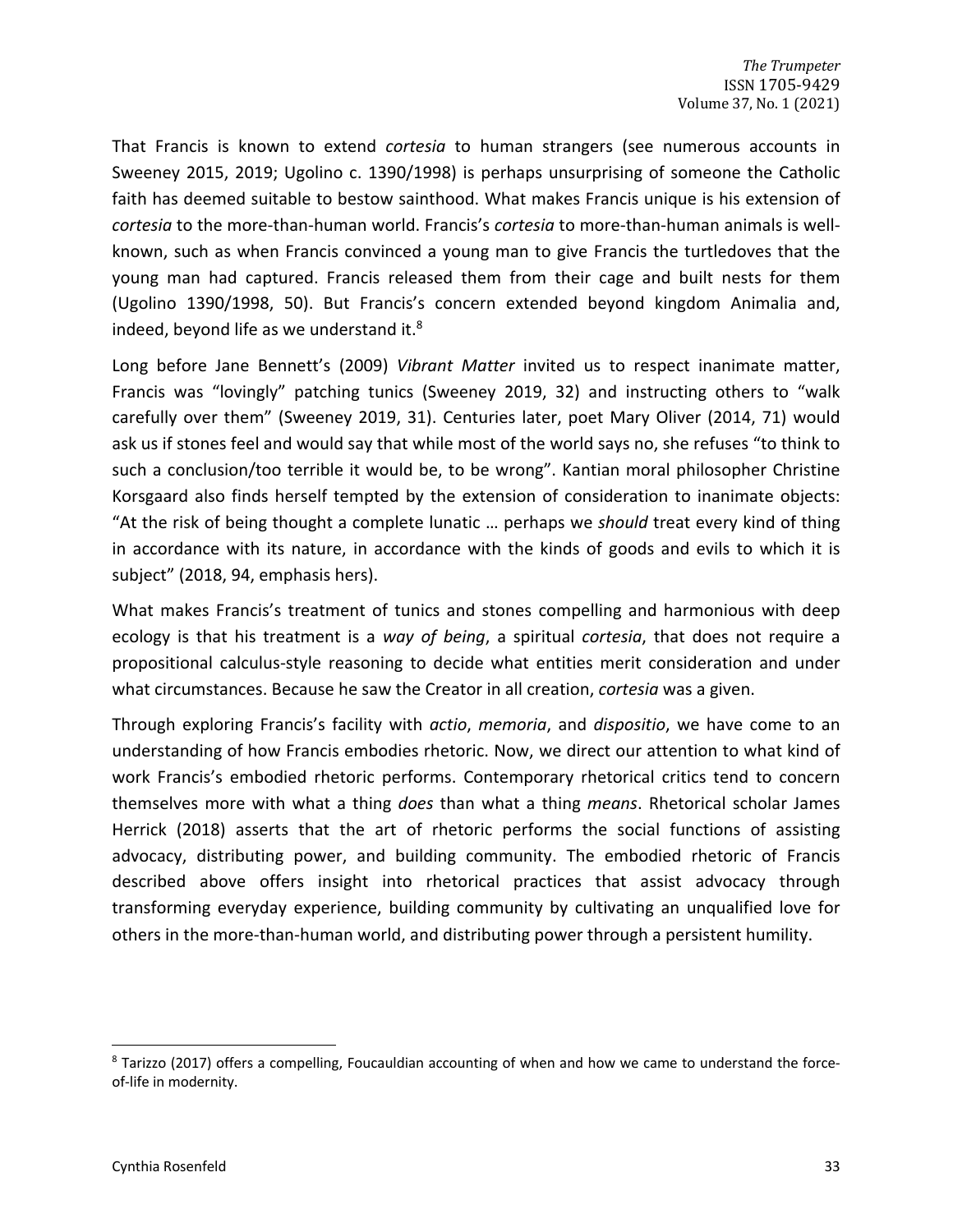# *Assists Advocacy: Transforming Everyday Experience*

Rhetoric is how we direct attention to our private ideas, how we advocate for what we believe (Herrick 2018). There are some powerful tales in the Franciscan legacy, such as the accounting of the ministering to the wolf outside Gubbio. However, what is more significant to Francis and to deep ecologists than such exemplary, singular acts is Francis's transformation of daily life. The banal, the everyday, the routinized constitute our lives, and it is in our daily lives that we "negotiate relations with globalized consumer culture" (Dickinson and Maugh 2004, 259). It is in our practices of daily life that we can most come to understand that we are "bound in an interdependent relationship to our conception of the world" (Naess 1989, 56) and increase our identifications with the more-than-human world. Francis certainly embodied a most transformed living. He went from being adorned with the nicest of clothes to lovingly patching drab, earthy robes. He thought caves were ideal locations for prayer. He referred to humans, birds, stones, and death as siblings. He was not fond of monastic book culture because he saw that attention to textuality could encourage forgetfulness of one's embodiment. He asked his followers to joyfully serve the needs of others (Sweeney 2019). Francis's daily life was an embodied appeal to other, possible ways of living.

This is not to say that there cannot be a *kaioritc*, or opportune moment, for transformation and that rhetorical events cannot be the inspiration for such transformation. Certainly, Francis's interaction before the people of Gubbio was a powerful and timely event. However, what is most important to my reading of Francis's interaction with the wolf is what happened *after* his talk in the piazza. The people interacted differently with the wolf. They fed the wolf. The wolf came and went amongst the people and their homes. Their day-to-day relationship changed. What Francis did in the piazza, his way of living among and with wolves, was achievable for every person of Gubbio.

The focus on day-to-day transformation is not meant to ignore the infrastructural, political, and industrial changes needed to address an issue like climate change, nor is it intended to evoke the bright green critiques that deep ecologists espouse "disenchanting notions of living in a fallen world" and "nostalgic visions of transcendent future in which might, once again, live in harmony with nature through a return to … hunter-gatherer life" (Schellenberger and Nordhaus 2011). Rather, it is a recognition that:

The meaning of life is not a solution to a problem, but a matter of living in a certain way. … It is not something separate from life, but what makes it worth living … a certain quality, depth, abundance, and intensity of life … salvation turns out to be an embarrassingly prosaic affair—a matter of feeding the hungry, giving drink to the thirsty, welcoming the stranger, and visiting the imprisoned. … Anybody can do it. (Eagleton 2007, 94-95)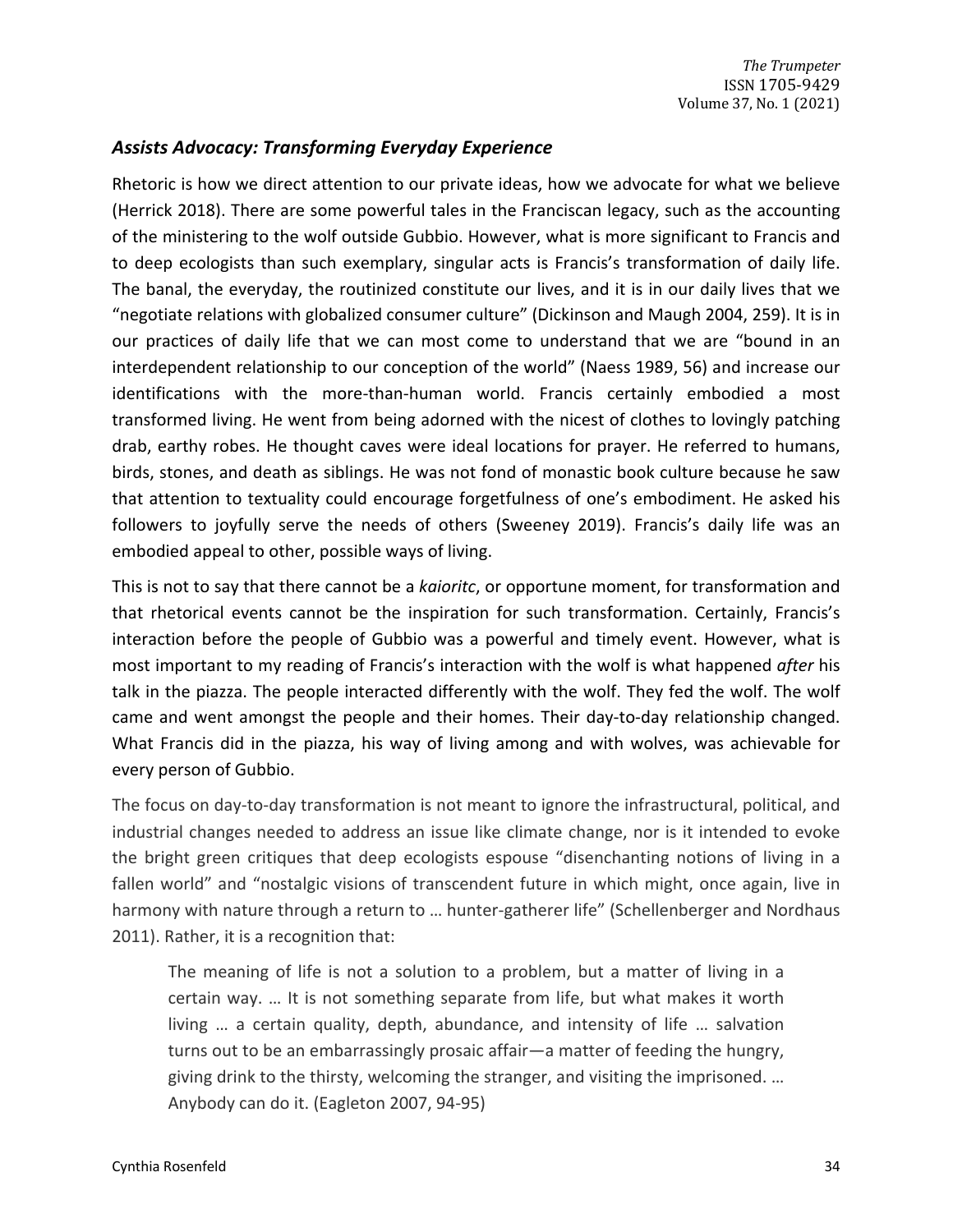Although the above quote comes from literary critic Terry Eagleton, it could have come from *The Little Flowers*. What Francis might add, or at least make more explicit, is that sometimes the hungry is a wolf whose territory has been disrupted by homes and buildings, the thirsty may be a bumblebee struggling with the heat spikes of climate change, the stranger on your doorstep may be a snake who was following a meal when they encountered your home, and the imprisoned may be a mountain slated to become a repository for nuclear waste or a field "developed" for retail.

## *Builds Community: Francis's Agapē*

Herrick (2018) reminds us that communities are not only made by geography but also constituted by common cause. "Communities are living creatures, nurtured and nourished by the practice of rhetoric" (Hogan 1998, 292). Not only are communities nurtured and nourished by rhetoric, but communities, in turn, nurture and nourish.

During a period of discouragement and disenchantment, Francis sought the counsels of St. Clare and of Friar Sylvester.<sup>9</sup> He asked them to pray for guidance on the course Francis's life should take and then asked them to report God's answers to their prayers. After he received confirmation from them for the life he was living, he rejoiced and with renewed passion preached to the people of Savurniano. From there, Francis saw trees full of birds and went "to preach to the birds, my sisters" and asked them to praise God because their flight and feathers were surely evidence that they were loved (Ugolino 1390/1998, 36). Francis considered this day one of the most beautiful of his life. "He felt that he owed to Clare these pure ardors that brought him into a secret and delicious communion with all beings; it was she who had revived him from sadness and hesitation" (Sweeney 2015, 91).

The Franciscans are certainly a community. They are the largest religious order in the Catholic Church (Encyclopaedia Britannica 2019) and the community grew large even during Francis's lifetime. But beyond those of the Franciscan order, Francis demonstrated a love and community for all fellow travelers on Earth. We have come to call this type of relentless, universal love *agapē*, and it is perhaps best illustrated with one of the many examples from *The Little Flowers.* 

Another story goes that Francis converted three thieves by showing that "nothing he had was available to be stolen" (Sweeney 31) because Francis *owned* nothing. Francis taught not to defend possessions against anyone; "Whoever may come, whether a friend or an enemy, even one who simply likes to steal, do not contend with him. It is not yours" (Franciscan teaching

<sup>&</sup>lt;sup>9</sup> St. Clare of Assisi, born Chiara Offreduccio, founded the Order of Poor Ladies, now known as the Order of Saint Clare, and wrote their monastic guidelines. The rhetoric of St. Clare deserves its own treatment.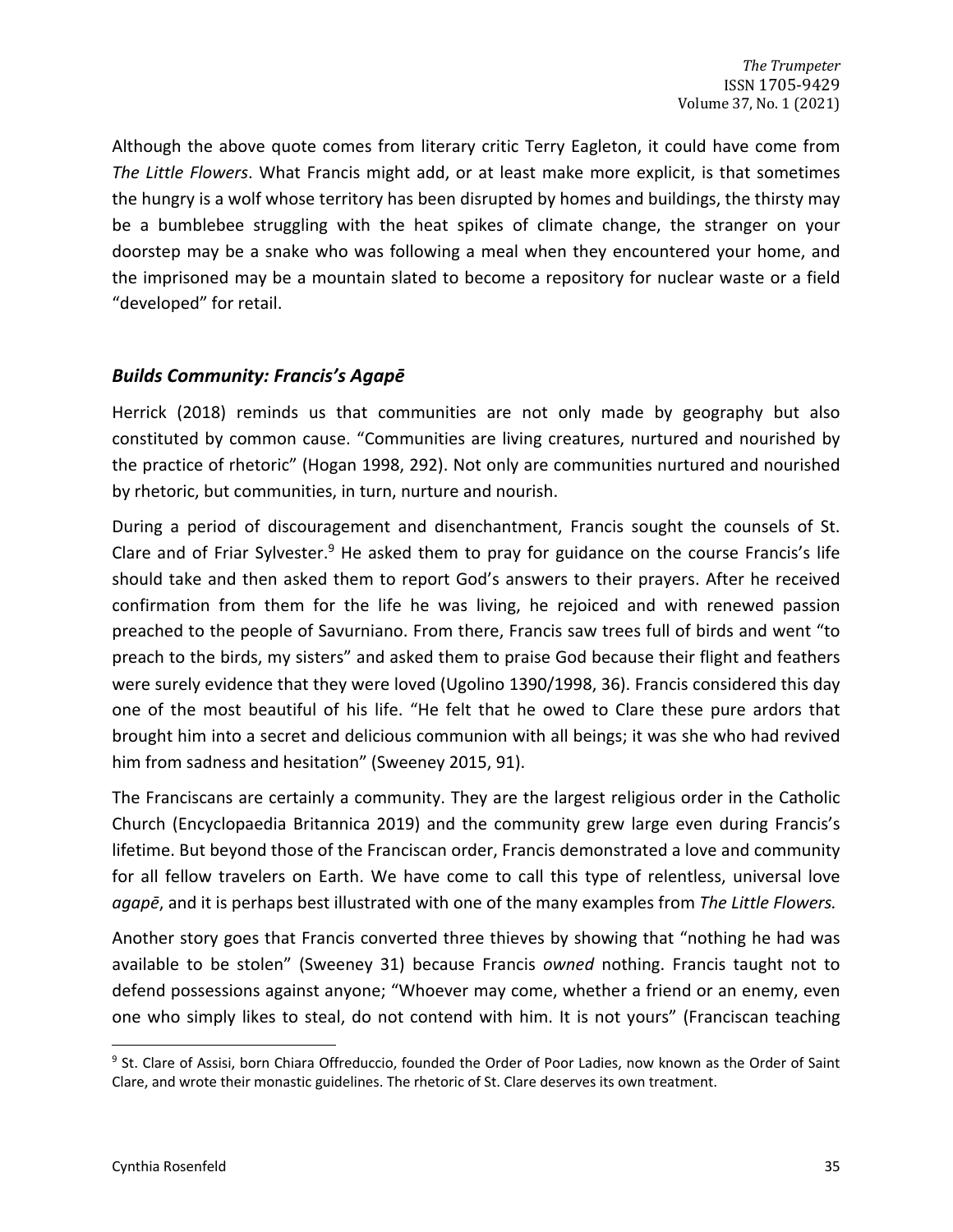quoted in Sweeney 2019, 60). This is not to say Francis found thievery morally acceptable. When Friar Angelo first tried to deny the thieves bread and wine on account of their behavior, Francis bade Friar Angelo to take the bread and wine to the thieves and confess the Friar's own cruelty in not attending to the needs of his fellow travelers. However, after this confession, Friar Angelo was to pray that the thieves to do no more wrong to others. If they could agree, they could return with Angelo and Francis would labor to make sure their needs were met (Ugolino 1390/1998).

Certainly, Francis's *agapē* came from a sacred place, and it both embodies and anticipates Eagleton's (2007, 96) secular understanding of *agapē* that he articulates as the very meaning of life. Eagleton says that *agapē* is not about affection or admiration; it is the love of strangers, and it is a way of life, not a state of mind. "The flourishing of one individual comes about through the flourishing of others". We may think of this way of living by imagining a jazz ensemble. Each member of a jazz ensemble is improvising and free to express oneself as one desires but plays with a "receptive sensitivity" to the "self-expressive performances" of the others. "Though each member contributes to 'the greater good of the whole', she (sic) does not by some grim-lipped self-sacrifice but simply by expressing herself (sic)" (Eagleton 2007, 100)." The jazz metaphor is in joyful harmony with and an evocative imagery of Naess's understanding of humans as interdependent beings in a field of relations, or *milieu* (Naess 1989). Both Eagleton's metaphor and Naess's imagery give us different ways to imagine what it might mean *to be* in Francis's spiritual democracy of all God's creatures. Further, these varied perspectives on communal flourishing draw attention to shared goals in sacred and secular spheres.

#### *Distributes Power: Francis as Servant*

Although Francis is the head of his order, his rhetoric recognizes power and agency among the members of the Order and, indeed, among the more-than-human world. "Rhetoric is a form of social power" that raises questions of who is allowed to speak in society and about what (Herrick 2018, 19). Attending to the relations of rhetoric and power means attending to the fluidity and maintenance work of power. A Franciscan rhetoric seeks to opens the canals for power to flow rather than erecting dams to shore it up, and humility is the means by which we come to embrace this fluidity. Below are a few examples of how Francis's rhetoric acknowledges the agency of others.

Sometimes, Francis commands his friars to do something, such as when he bids Friar Leo to tell Francis that he is unworthy of a place in Heaven. He is not always obeyed, as Leo finds himself unable to fulfill Francis's command and informs Francis that his voice is moved by God (Ugolino 1390/1998). In addition to the family language Francis uses with his companions and the more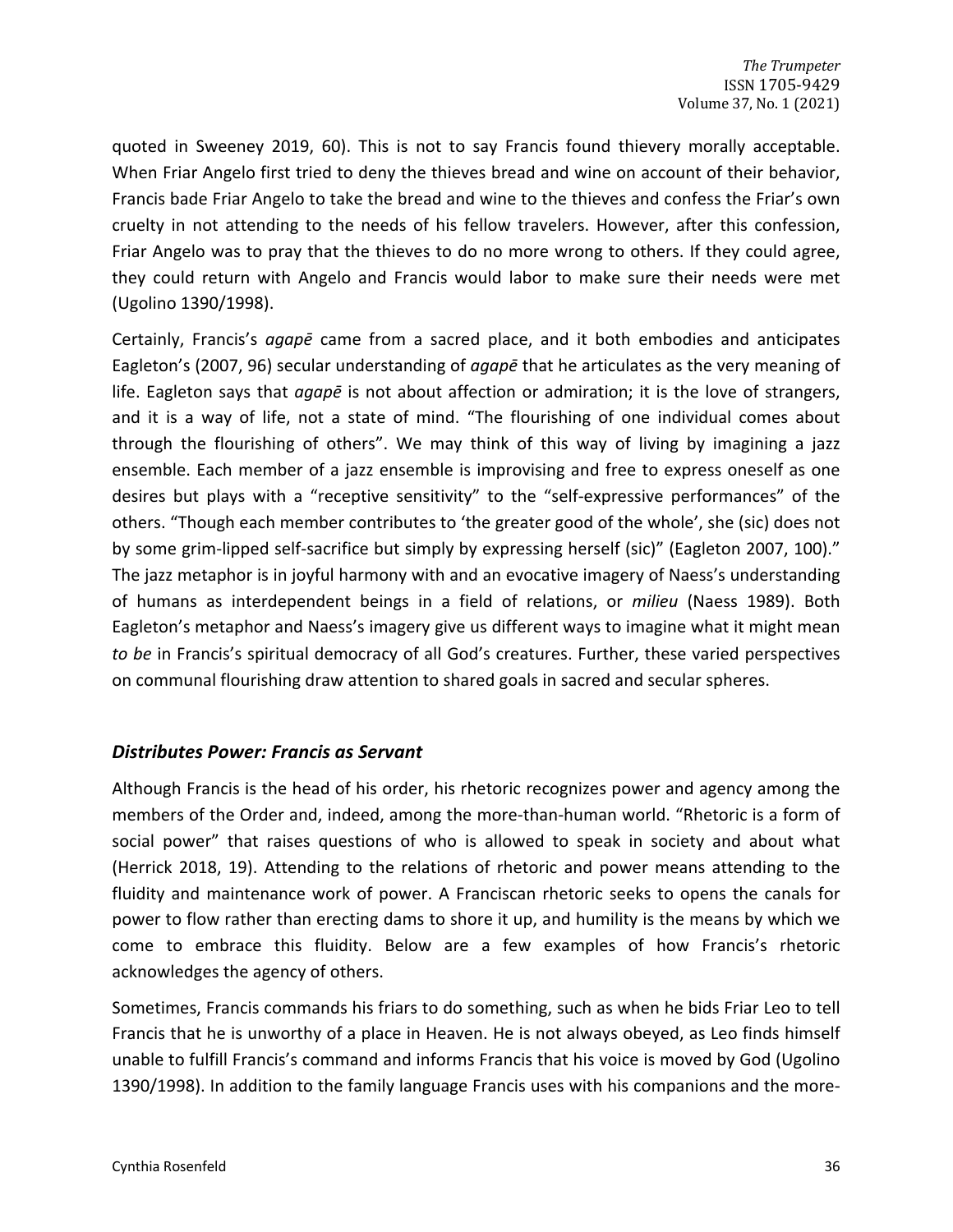than-human world (i.e., all entities are siblings, sometimes parents), he also refers to himself as a "servant." Not only a servant of God but a servant of God's creations, and Francis saw God's creation everywhere. Francis "appreciated the wildness of mammals, plants, birds, and fish, knowing that they understood things humans cannot" (Sweeney 2019, 25). Thus, Francis preached to people and also to birds. He cleaned the bodies of suffering strangers and also built nests for dislocated turtledoves. He fed his companions and also wolves and thieves.

Individual humility, the quality of being humble, works against an egocentric consolidation of power, and species-level humility would push against an anthropocentric locus of power. This is the humility of deep ecology; this is the humility that decenters the self and the species. It is Francis's humility and potential to "depose man from his monarchy over creation" that convinced White (1206/1967) that Francis could be a redemptive model for the role of Christianity in our current ecological crisis.

## **Conclusion**

Humanity will only live a different kind of existence if there is "a sufficiently shared desire among humans. It won't happen through a triumph of the will … if it happens it will only be through desire" (Massumi 2002, 123). Desire is why the rhetoric of the son of a wealthy cloth merchant who turned his chivalric spirituality outward and invited others to do the same matters. TGBis not *the* answer, and neither is Francis as human nor as saint nor even Franciscan embodied rhetoric. However, a green Bible that directs our attention to the lessons of ecology and a Bible study that asks questions about humanity from a Franciscan perspective may help us ask better, deeper questions of ourselves as ecological beings and help evoke new desires. How are our actions building community with the more-than-human world? Do our texts and/or prayers align with our actions? Or, perhaps more importantly, do our actions align with our prayers and texts? How are our epistemological and moral practices distributing or shoring up power? Do our everyday lived experiences participate in or work against ecological advocacy?

Undoubtedly, these new desires are not easy. If we desire to see ourselves as companions in the more-than-human world, we will—as Abram (2020) acknowledges—experience humiliation. The cognitive dissonance that can occur when we interrogate our own practices as companions in a more-than-human world is extremely uncomfortable. Francis was no stranger to humiliation, but like Francis, from this humiliation, we may find our way to a mobilizing humility. A humility that does not see the Earth as present-at-hand, as Heidegger (2013) would say, but as possessing its own intrinsic worth and as full of knowledge that exceeds us but with which we are so fortunate to be able to interact. Francis, a synecdoche for all seeking to live in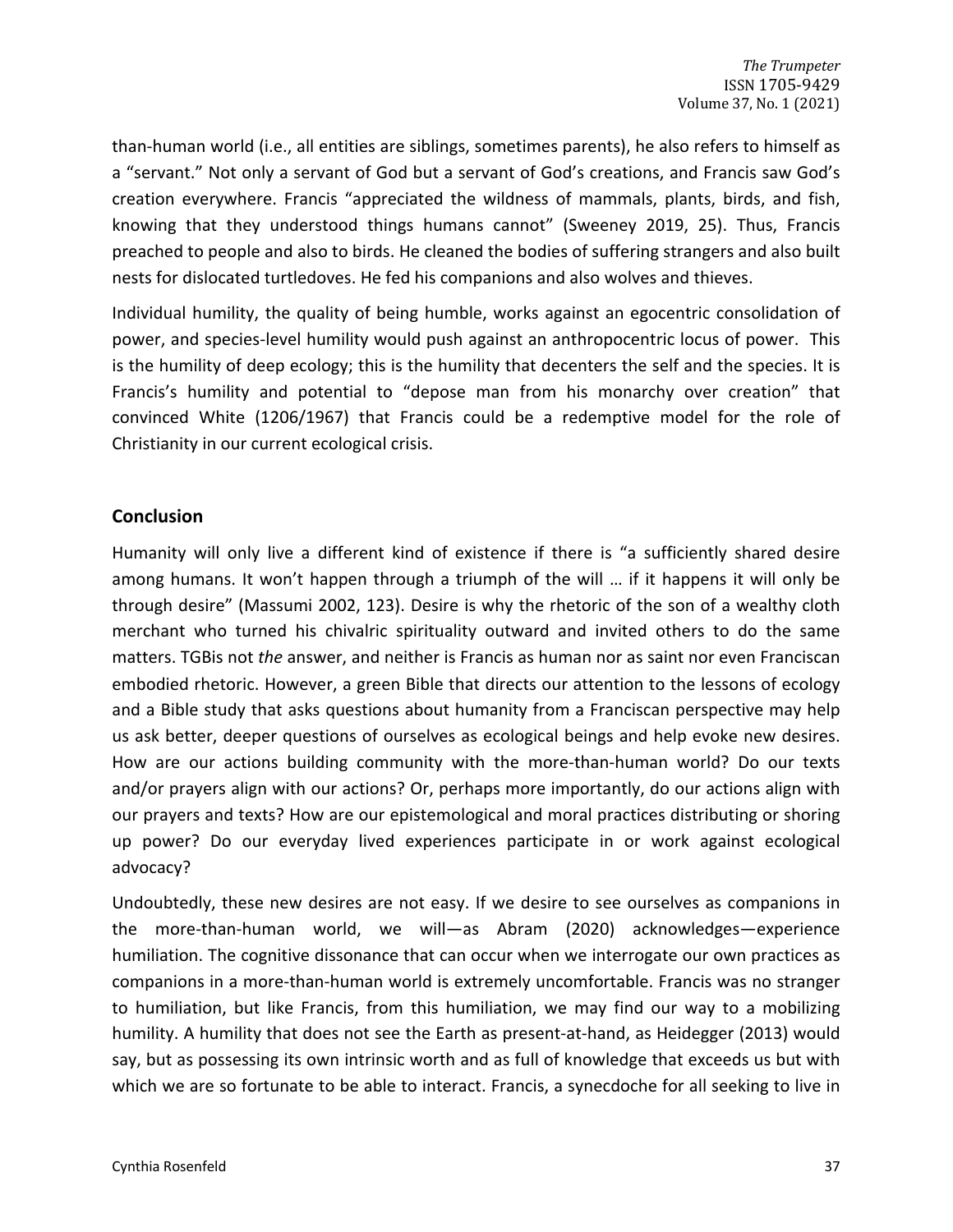a non-anthropocentric manner, did not need to speak to Wittgenstein's lion to know that the lion shares the intersubjective desire to continue living.<sup>10</sup> Francis did not need to know what it is to be a Nagelian bat to feel a sense of "radical compassion," a compassion that understands genuine knowledge of another is infinitely deferred but refuses to negate the experience of another in favor of my own (Bollmer 2013, 65). $11$ 

Humility may not sound as thrilling as human mastery, achievement, and progress. The trouble with mastery is that it seems to be about ends, but it reveals itself time and again to be about means, a way of living. The trouble with mastery and progress is that they are insatiable, never satisfied or fulfilled. Mastery may be insatiable, but humility may be daunting. "Far from boasting of some privileged human status, it [an animalistic humanism] would never disregard our humble, and maybe even humiliating, place in the totality of the natural order" (Burke 1972, p. 54). So, what does humility have to offer?

Joy. During a walk from Assisi to a nearby town, Francis and Friar Leo encountered some rain. Leo was not in the best spirits, and so an upbeat Francis decided to share with Leo the source of "perfect joy" (Ugolino 1390/1998, 19). Of course, Francis did not just *tell* Leo the answer, much to the dismay of Leo and many a student in the history of teacher-student relationships. Instead, Francis first explicated joy by its negation. Joy was *not* morality or education. Neither was it the existence of miracles nor even the revelation of metaphysical truth. We can imagine Leo's face during this long, walking lecture in the rain when Leo says, "Father, I pray you in the name of God to tell me wherein is perfect joy?" (Ugolino 1390/1998, 20). Francis tells him:

If, when we arrive, we're wet down to the bones, and shivering from cold, hungry as can be, and we knock on the door to signal our arrival, and a friar opens it but doesn't recognize us, and slams it shut in our faces, fearful that we've come to rob him, and we're left standing in this rain even longer, and then perhaps we knock again and someone else opens the door and hits us with sticks, yelling at us like strangers or robbers, if we remain patient and humble and loving, even then, through all of that, well, that, Leo, reveals the source of perfect joy. (Sweeney 2019, 102)

Perfect joy is the feeling of going to bed in the evening knowing you did your best. To flourish is

<sup>10</sup> In *Philosophical* Investigations, Ludwig Wittgenstein comments that, "If a lion could speak, we could not understand him" (1953, 223). First, why would we assume that we could understanding Lionish? Second, even if Lionish were translated into our first languages, the human and lion experience of the world is presumed to be so remarkably different that the lion's utterances would lack meaning for humans.

 $11$  In 1974, philosopher Thomas Nagel asked, "What is it like to be a bat?" This question explores the phenomenological features of subjective experience and what it means to a particular, conscious organism.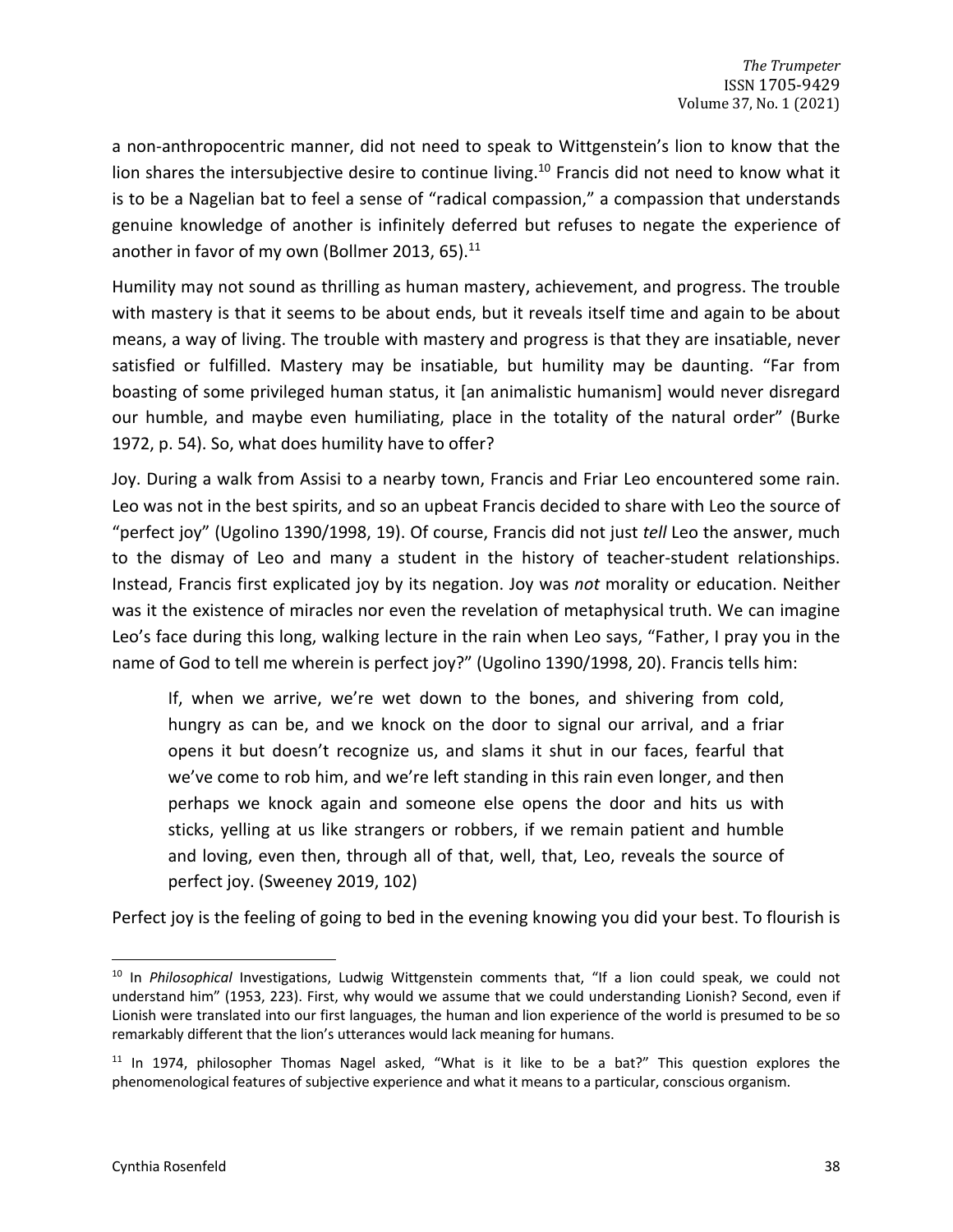to strive to do better each day and to stay with the trouble, as Haraway (2018) urges us, despite the dire predictions that come from the Intergovernmental Panel on Climate Change or the troubling headlines of the day. The struggle to be the best versions of ourselves, even if the face of astounding environmental crises, is the redemption of our guilt as ecological beings. That is equipment for living in the Humilocene.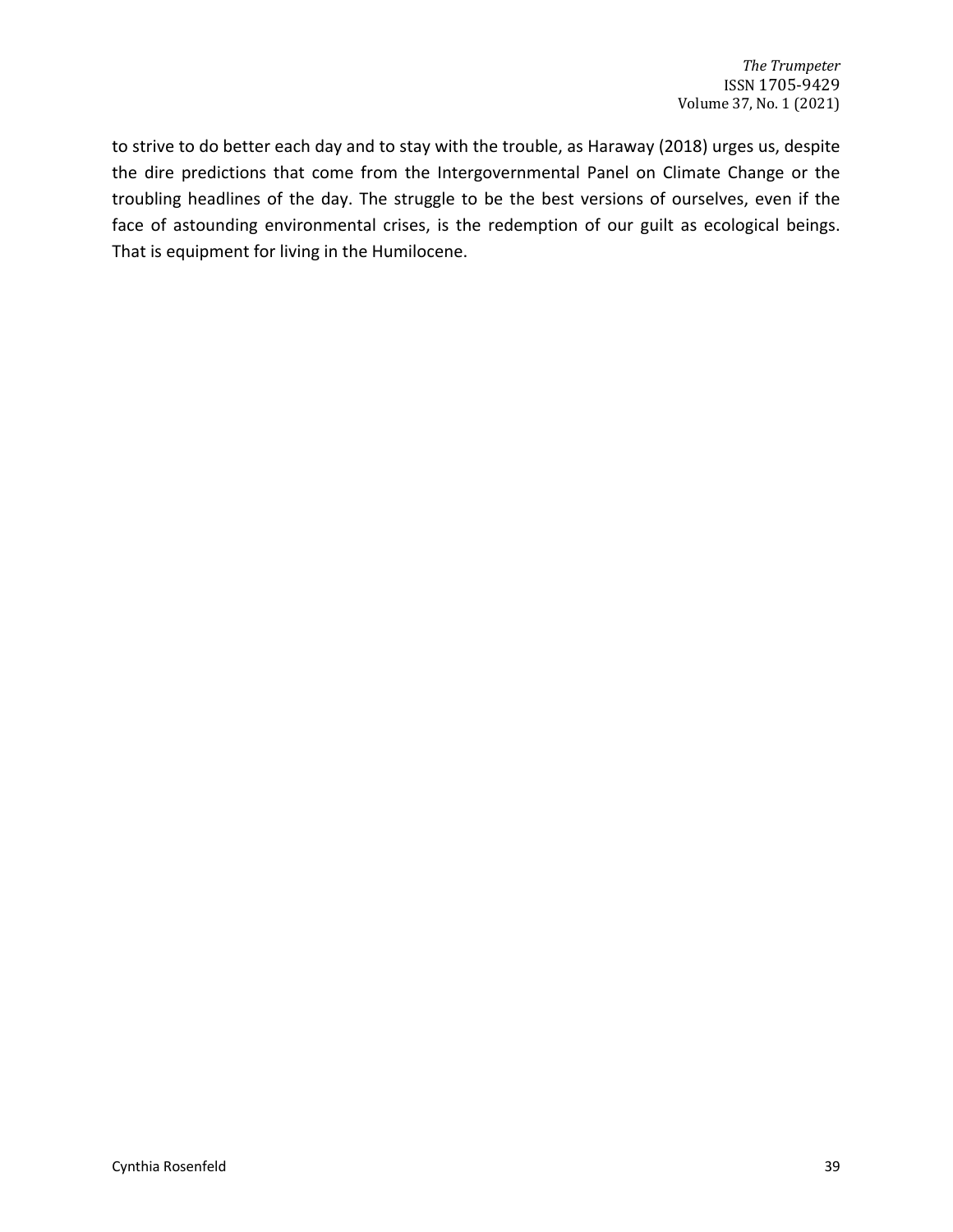## **Works Cited**

- Abram, David. 2020. "Interbreathing Ecocultural Identity in the Humilocene." In *Routledge Handbook of Ecocultural Identity*, edited by Tema Milstein and José Castro-Sotomayor, 5-25. New York: Routledge.
- Alumkal, Antony. 2019. *Paranoid Science: The Christian Right's War on Reality*. New York: NYU Press.
- Aristotle. 1991. *On Rhetoric.* Translated by George A. Kennedy. Oxford: Oxford University Press.
- Barad, Karen. 2007. *Meeting the Universe Halfway: Quantum Physics and the Entanglement of Matter and Meaning.* Durham: Duke University Press.
- Bennett, Jane. 2009. *Vibrant Matter: A Political Ecology of Things.* Durham: Duke University Press.
- Bollmer, Grant. 2017. "Empathy Machines." *Media International Australia* 165, no. 1: 63-76.
- Burke, Kenneth. 1937 1984. *Attitudes toward History*, 3rd ed. Berkeley: University of California Press.
- — —. 1969. *A Grammar of Motives.* Berkeley: University of California Press.
- — —. 1972. *Dramatism and Development*. Worchester: Clark University Press.
- — —. 1973. *The Philosophy of Literary Form*. Berkeley: University of California Press.
- Cicero. 1976a. *De Inventione*. Trans. H.M. Buhhell. Cambridge: Loeb Classical Library.
- — —. 1976b. *De Oratore*. Trans. E.W. Sutton and H. Rackham. Cambridge: Loeb Classical Library.
- Cogan, Marc. 1981. "Rhetoric and Action in Francis Bacon." *Philosophy & Rhetoric*: 212-233.
- Coupe, Laurence. 2013. *Kenneth Burke: From Myth to Ecology*. Anderson: Parlor Press.
- Cowan, Ruth. 1983. *More Work for Mother: The Ironies of Household Technology from the Open Hearth to the Microwave*. New York: Basic Books.
- Cunningham, Lawrence. 1972. *Brother Francis: An Anthology of Writings by and About St. Francis of Assisi.* New York: Harper & Row.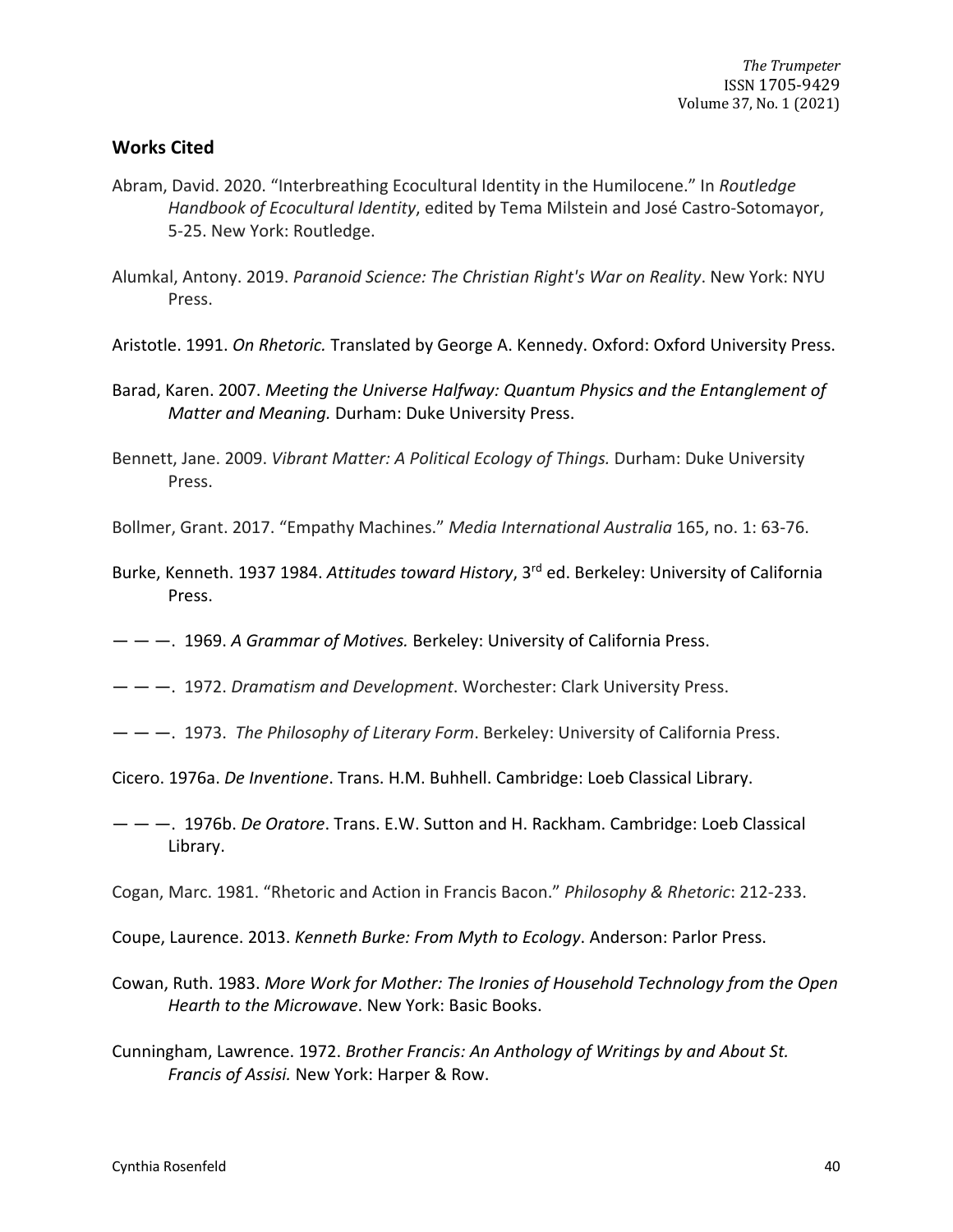Darwin, Charles. 2004. *The Descent of Man*. New York: Penguin Books.

- de Jonge, Eccy. 2004. *Spinoza and Deep Ecology: Challenging Traditional Approaches to Environmentalism.* New York: Routledge.
- de Waal, Frans. 2013. *The Bonobo and the Atheist: In Search of Humanism among Primates.* New York: W.W. Norton & Company, Inc.
- Devall, Bill, and George Sessions. 1985. *Deep Ecology: Living as If Nature Mattered*. Salt Lake City: Peregrine Smith Books.
- DiAngelo, Robin. 2018. *White Fragility: Why It's So Hard for White People to Talk about Racism.*  Boston: Beacon Press.
- Dickinson, Greg, and Casey Malone Maugh. 2004. "Placing Visual Rhetoric: Finding Material Comfort in Wild Oats Market." In *Defining Visual Rhetorics,* edited by Charles A. Hill and Marguerite Helmers, 259-276. Mahwah: Lawrence Erlbaum Associates.
- Eagleton, Terry. 2007. *The Meaning of Life: A Very Short Introduction*. Oxford: Oxford University Press.
- Encyclopaedia Britannica. 2020. "Fransicans." Accessed July 10, 2020. https://www.britannica.com/topic/Franciscans
- Evangelical Environmental Network. 2020. "Mission & History." *Who We Are*. https://creationcare.org/who-we-are/
- Fisher, Walt R. 1984. "Narration as a Human Communication Paradigm: The Case of Public Moral Argument." *Communication Monographs 51*, no. 1: 1-22.
- Gallagher, Victoria J., Max M. Renner, and Ragan Glover-Rijkse. 2020. "Public Address as Embodied Experience: Using Digital Technologies to Enhance Communicative and Civic Engagement in the Communication Classroom." *Communication Education 69*: 281-289.
- Gillis, Justin, and Nadja Popovich. 2017. "The U.S. Is the Biggest Carbon Polluter in History. It Just Walked Away From the Paris Climate Deal." *New York Times*, June 1, 2017. https://www.nytimes.com/interactive/2017/06/01/climate/us-biggest-carbon-polluterin-history-will-it-walk-away-from-the-paris-climate-deal.html

Gray, John. 2019. *Seven Types of Atheism.* New York: Picador.

Habel, Norman. 2009. *An Inconvenient Text: Is a Green Reading of the Bible Possible?* Adelaide: ATF.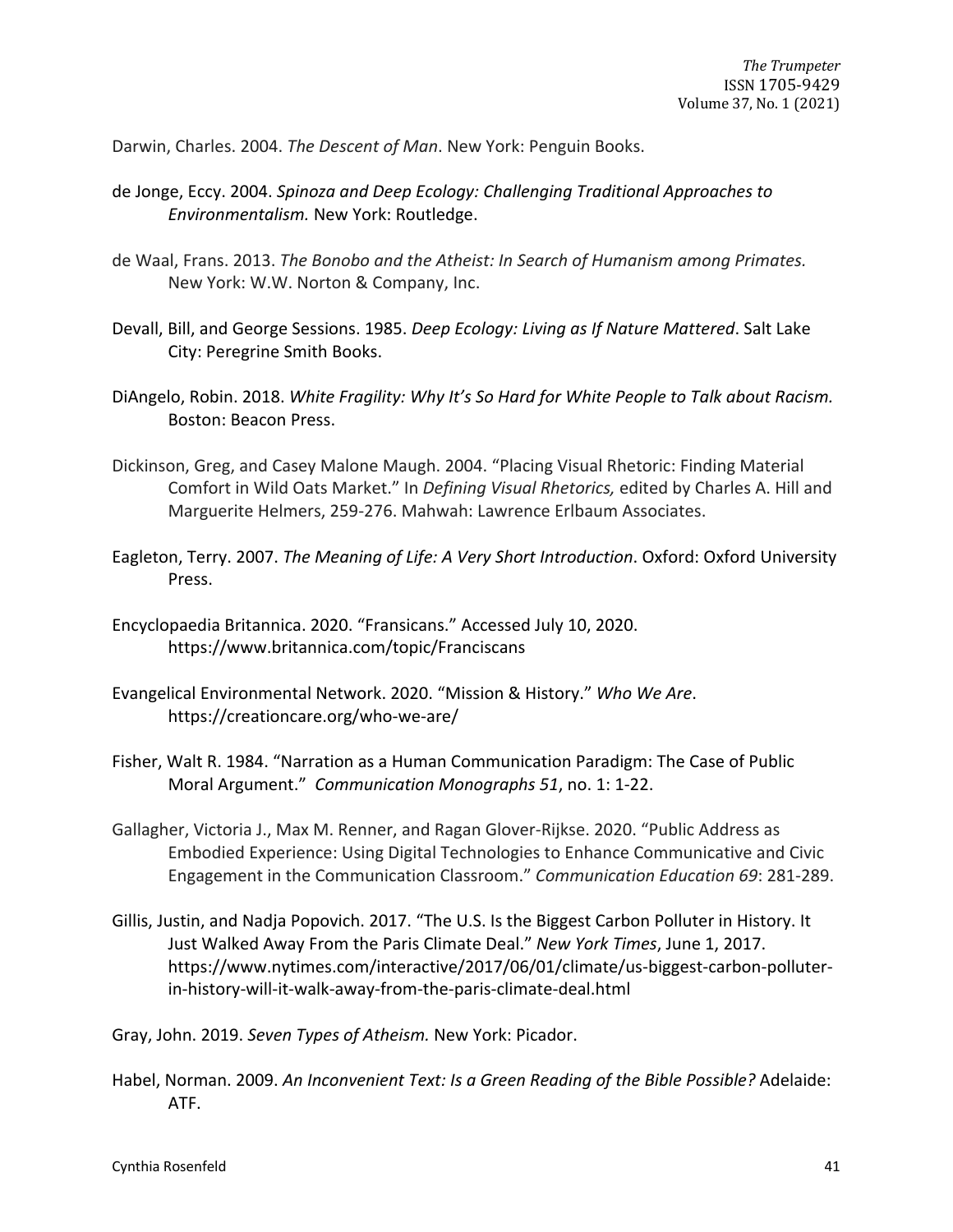- Haraway, Donna. 2018. "Capitalocene and Chthulucene." In *Posthuman Glossary*, edited by Rosi Braidotti and Maria Hlavajova, 79-83. New York: Bloomsbury Academic.
- Heidegger, Martin. 2013. *The Question Concerning Technology, and Other Essays.* Translated by William Lovitt. New York: Harper Perennial Modern Thought.
- Herrick, James A. 2018. *The History and Theory of Rhetoric: An Introduction, 6<sup>th</sup> ed. New York:* Routledge.
- Hogan, Michael J., ed. 1998. *Rhetoric and Community: Studies in Unity and Fragmentation*. Columbia: University of South Carolina Press.
- Kennedy, George A. 1992. "A Hoot in the Dark: The Evolution of General Rhetoric." *Philosophy & Rhetoric 25*, no. 1: 1-21.
- Kimmerer, Robin Wall. 2015. *Braiding Sweetgrass: Indigenous Wisdom, Scientific Knowledge and the Teachings of Plants.* Minneapolis: Milkweed Editions.
- Lakoff, George. 2010. "Why It Matters How We Frame the Environment." *Environmental Communication: A Journal of Nature and Culture 4*, no. 1, 70-81.
- Latour, Bruno. 2004. "Why Has Critique Run Out of Steam? From Matters of Fact to Matters of Concern." *Critical Inquiry* 30, no. 2: 225-248.
- Markoff, John. 1990. "The Media Business; Microsoft's Bold New Game Plan." *The New York Times*, November 12, 1990. https://www.nytimes.com/1990/11/12/business/themedia-business-microsoft-s-bold-new-game-plan.html
- Marvin, Carolyn. 2006. "Embodiment." In *Communication as … Perspectives on Theory*, edited by Gregory J. Shepherd, Jeffrey St. John, and Ted Striphas, 67-74. Thousand Oaks: Sage.
- Massumi, Brian. 2002. *Parables for the Virtual: Movement, Affect, Sensation*. Durham: Duke University Press.
- Merchant, Carolyn. 1980. *The Death of Nature: Women, Ecology, and the Scientific Revolution*. New York: Harper & Row.
- Naess, Arne. 1989. *Ecology, Community, and Lifestyle.* Translated and edited by David Rothenberg. Cambridge: Cambridge University Press.
- Nagel, Thomas. "What Is it Like to Be a Bat?." *The Philosophical Review* 83, no. 4 (1974): 435- 450.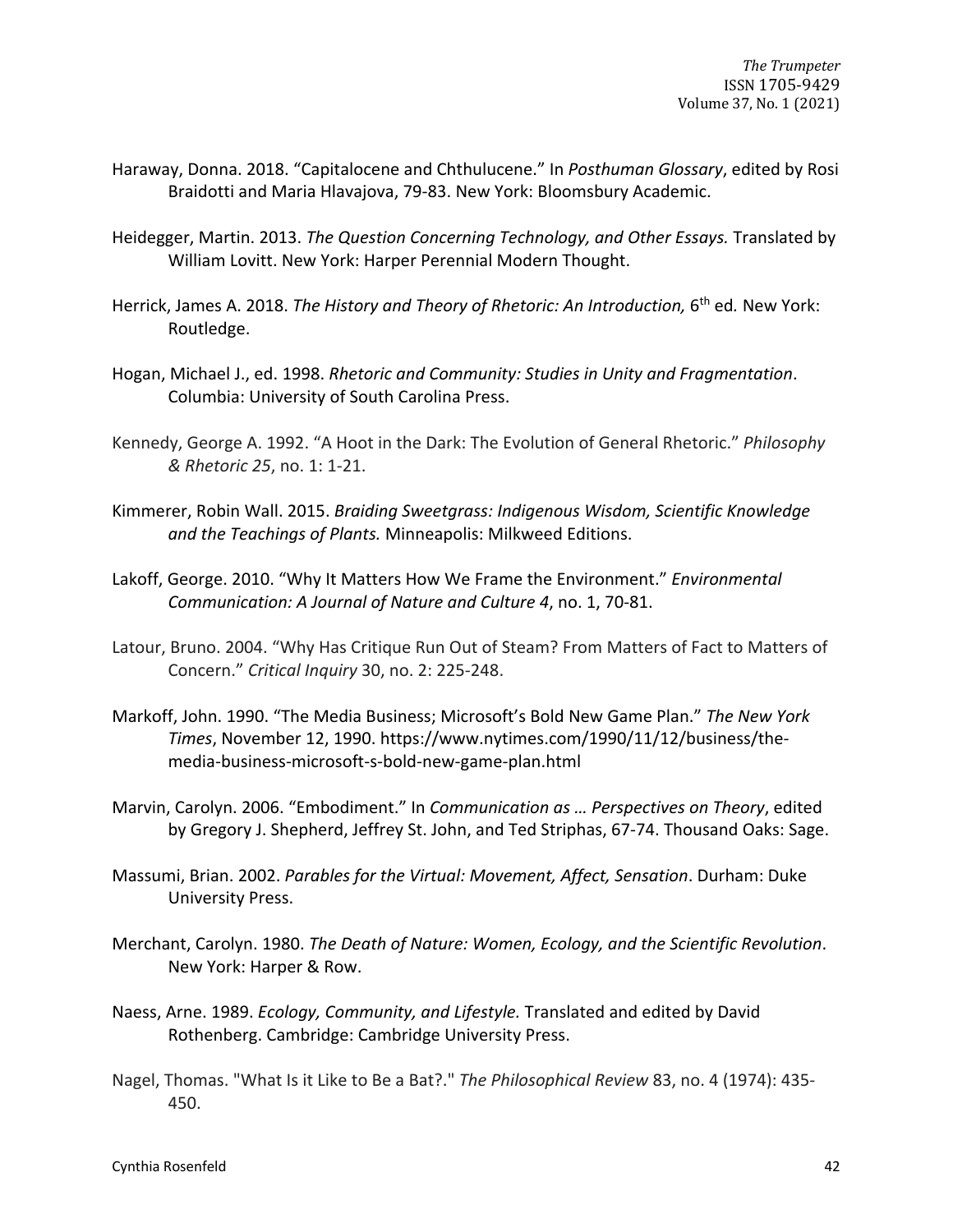Oliver, Mary. 2014. "Do Stones Feel?" *Blue Horses.* New York: Penguin Books.

- Pew Research Center. 2015. "America's Changing Religious Landscape." *Pew Research Center: Religion & Public Life.* Retrieved from http://www.pewforum.org/2015/05/12/americaschanging-religious-landscape/
- Plato. 1995. *Phaedrus*. Translated by Alexander Nehamas and Paul Woodruff. Indianapolis: Hackett Publishing Company.
- Polland, Jennifer. 2012. "The 10 Most Read Books in the World [Infographic]" *Business Insider*, December 27, 2012. https://www.businessinsider.com/the-top-10-most-read-books-inthe-world-infographic-2012#:~:text=He%20found%20that%20the%20Bible,with% 20400%20million%20copies%20sold.

Prelli, Lawrence J., ed. 2006. *Rhetorics of Display*. Columbia: University of South Carolina Press.

- Riley, Matthew. 2014. "A Spiritual Democracy of All God's Creatures: Ecotheology and the Animals of Lynn White Jr." In *Divinanimality: Animal Theory, Creaturely Theory*, edited by Stephen D. Moore, 241-260. New York: Fordham University Press.
- Rousseau, Jean-Jacques. (1755) 2009. *Discourse on the Origin of Inequality*. Translated by Franklin Philip. Oxford: Oxford University Press.
- Rubinstein, Nicolai. 2004. *Studies in Italian History in the Middle Ages and the Renaissance: Vol. I: Political Thought and the Language of Politics. Art and Politics.* Rome: Edizoni di storia e letteratura.
- Saad, Lydia. 2017. "Record Few Americans Believe Bible Is Literal Word of God." *Gallup*, May 15, 2017. https://news.gallup.com/poll/210704/record-few-americans-believe-bibleliteral-word-god.aspx
- Schellenberger, Michael, and Ted Nordhaus. 2011. "Evolve: A Case for Modernization as the Road to Salvation." *Orion* 30, no. 1: 60-65. https://orionmagazine.org/article/evolve/
- Sorrell, Roger D. 1988. *St. Francis of Assisi and Nature: Tradition and Innovation in Western Christian Attitudes toward the Environment*. New York: Oxford University Press.
- Spinoza, Benedict de. (1677) 1994. *Ethics*. Translated by Edwin Curley. New York: Penguin Books.
- Stibbe, Arran. 2020. *Ecolinguistics: Language, Ecology, and the Stories We Live By*, 2<sup>nd</sup> ed. New York: Routledge.